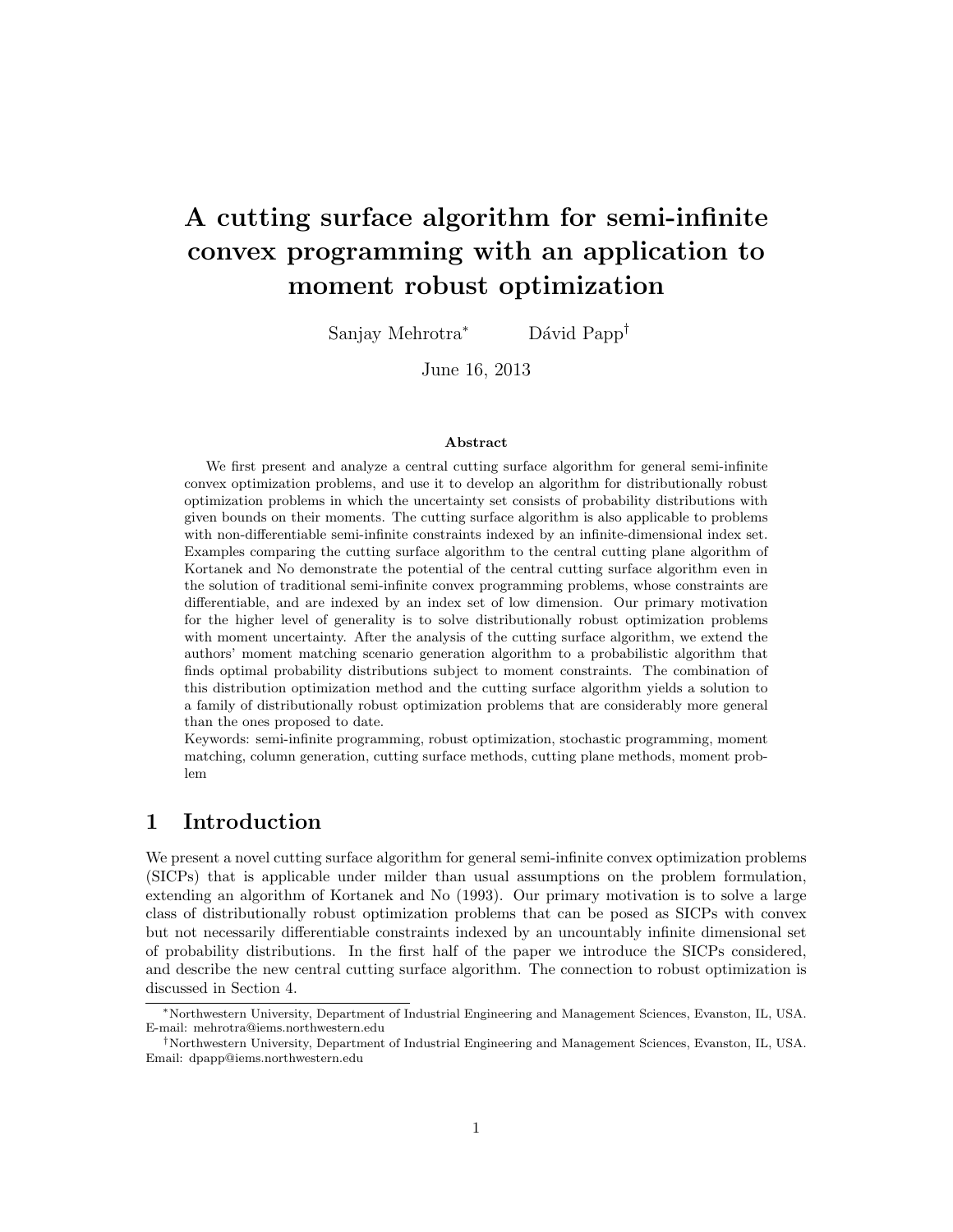We consider a general semi-infinite convex optimization problem of the following form:

minimize 
$$
x_0
$$
  
subject to  $g(x,t) \le 0 \quad \forall t \in T$   
 $x \in X$  (SICP)

with respect to the decision variables x (whose first coordinate is denoted by  $x_0$ ), where the sets X and T, and the function  $g: X \times T \mapsto \mathbb{R}$  satisfy the following conditions:

#### Assumption 1.

- 1. the set  $X \subseteq \mathbb{R}^n$  is convex, closed and bounded;
- 2. there exists a *Slater point*  $\bar{x}$  satisfying  $\bar{x} \in X$  and  $g(\bar{x}, t) \leq -1$  for every  $t \in T$ ;
- 3. the function  $g(\cdot, t)$  is convex and subdifferentiable for every  $t \in T$ ; moreover, these subdifferentials are uniformly bounded: there exists a  $B > 0$  such that for every  $x \in X$  and  $t \in T$ , every subgradient  $d \in \partial g_x(x, t)$  satisfies  $||d|| \leq B$ .

Note that having one of the components of the variable vector  $x$  as an objective instead of a general convex objective function is without loss of generality; we opted for this form because it simplifies both the description of our algorithm and the convergence analysis. We also remark that T is not required to be either convex or finite dimensional, nor is the differentiability of  $g$ , or the convexity or concavity of  $q$  in its second argument is required.

The minimum of (SICP) is attained, since its feasible set is closed, nonempty, and bounded, and its objective function is continuous. Our aim is to find an optimal solution to (SICP) within  $\varepsilon$  accuracy, by which we mean the following.

We say that  $x \in X$  is  $\varepsilon$ -feasible if  $g(x,t) \leq \varepsilon$  for every  $t \in T$ , and we say that a point  $x^*_{\varepsilon} \in X$ is an  $\varepsilon$ -*optimal solution* to (SICP) if it is  $\varepsilon$ -feasible and

$$
(x_{\varepsilon}^*)_0 \le x_0^* \stackrel{\text{def}}{=} \min\{x_0 \mid x \in X, \ g(x,t) \le 0 \,\forall \, t \in T\}.
$$

We make one final assumption, on our ability to detect the approximate infeasibility of candidate solutions to (SICP) within a prescribed error  $\varepsilon \geq 0$ .

**Assumption 2.** For every point  $x \in X$  that is not  $\varepsilon$ -feasible, we can find a  $t \in T$  satisfying  $g(x, t) > 0.$ 

It is not required that we can find the most violated inequality  $g(x, t) > 0$  or the corresponding  $\arg \max_{t \in \mathcal{T}} \{g(x, t)\}\$ for any x.

Several algorithms have been proposed to solve semi-infinite linear and semi-infinite convex programming problems, including cutting plane methods, local reduction methods, exchange methods, and homotopy methods. See, for example, (López and Still, 2007) for a recent review on semi-infinite convex programming, including an overview on numerical methods with plenty of references.

Most existing algorithms consider only linear problems, appealing to the fact that the general convex problem (SICP) is equivalent to the semi-infinite linear programming problem

minimize 
$$
x_0
$$
  
subject to  $u^{\mathrm{T}} x - g_t^*(u) \le 0 \quad \forall t \in T$  and  $u \in \text{dom } g_t^*$  (SLLP)  
 $x \in X$ ,

where  $g_t^*$  denotes the conjugate function of  $g(\cdot, t)$ . We contend, however, that this transformation is usually very ineffective, because if  $X$  is n-dimensional,  $T$  is d-dimensional, and (as it is very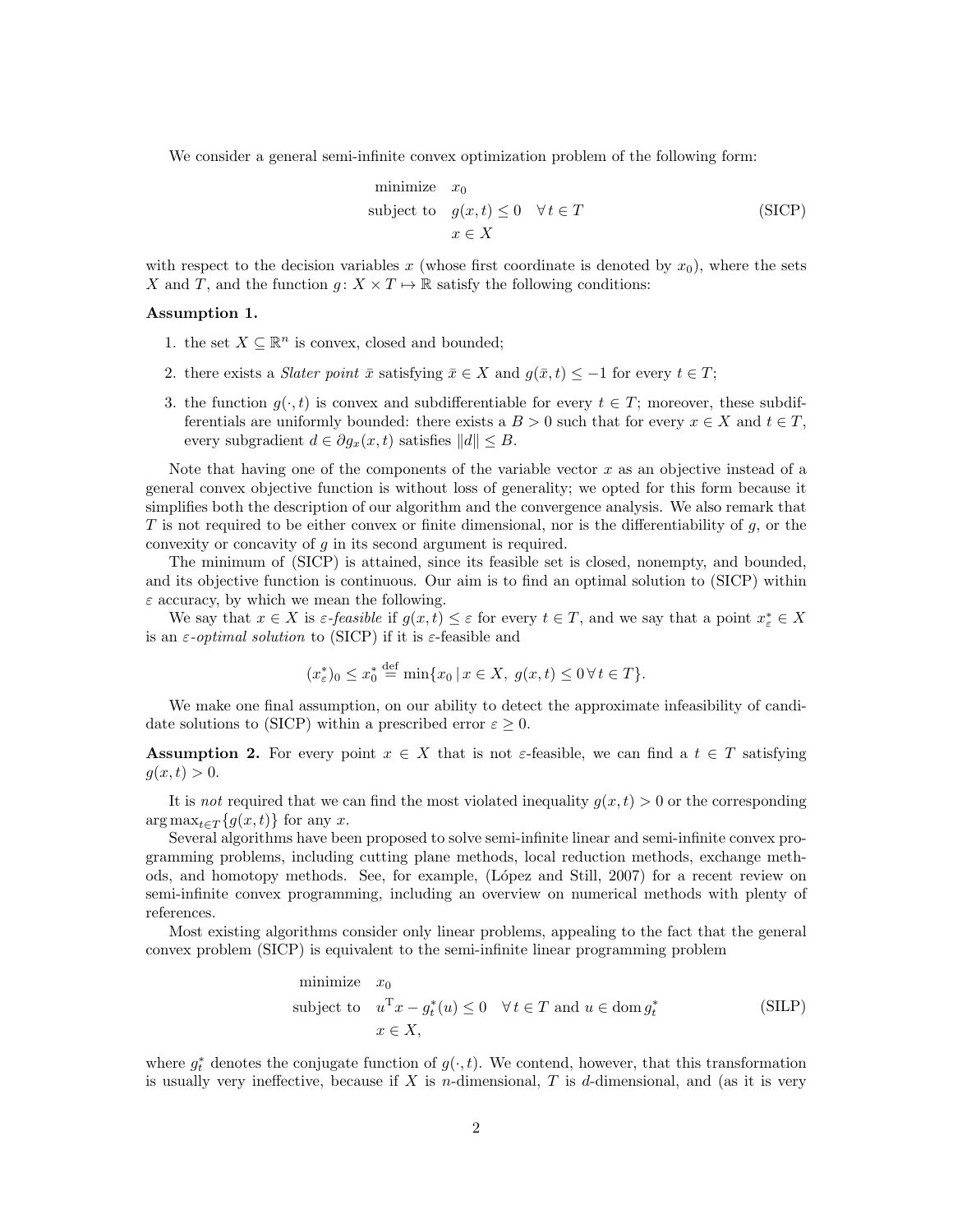often the case)  $d \ll n$ , then the index set in the semi-infinite constraint set increases from d to the considerably higher  $d + n$ . Also, the set T and the function g might have special properties that allow us to find violated inequalities  $g(x,t) \leq 0$  relatively easily; a property that may not be inherited by the set  $\{(t, u) | t \in T, u \in \text{dom } g_t^*\}$  and the conjugate function  $g^*$  in the inequality constraints of (SILP). This is also the case in our motivating application.

Another family of semi-infinite convex problems where the use of cutting surfaces is attractive consists of problems where X is high-dimensional non-polyhedral set, whose polyhedral approximation to X is expensive to construct. In this case, any advantage gained from the linear reformulation of the semi-infinite constraints disappears, as (SILP) still remains a nonlinear convex program.

Our algorithm is motivated by the "central cutting plane" algorithm of (Kortanek and No, 1993) for convex problems, which in turn is an extension of Gribik's algorithm (Gribik, 1979). Gribik essentially gave the same algorithm as Kortanek and No, but only for semi-infinite linear programming problems. This algorithm has been the prototype of several cutting plane algorithms in the field, and has been improved in various ways, such as in the "accelerated central cutting plane" method of (Betrò, 2004).

Our main contribution from the perspective of semi-infinite programming is that we extend the central cutting plane algorithm to a cutting surface algorithm allowing non-linear convex cuts. The possibility of dropping cuts is retained, although in our numerical examples we always found optimal solutions very quickly, before dropping cuts was necessary for efficiency. Although cutting surface algorithms have a general convex master problem to solve in each iteration instead of a linear programming problem, this difference diminishes in the presence of other convex constraints defining  $X$  or a non-linear objective function.

The outline of the paper is as follows. We proceed by describing our algorithm in Section 2, and proving its correctness in Section 3. Distributionally robust optimization is reviewed in Section 4, where we also give the semi-infinite convex formulation of this problem solvable using our cutting surface algorithm, combined with an algorithm that finds optimal probability distributions satisfying moment constraints. Computational results, which include both standard semi-infinite convex benchmark problems and distributionally robust utility maximization problems, follow in Section 5; with concluding remarks in Section 6.

### 2 A central cutting surface algorithm

The pseudo-code of our cutting surface algorithm is given in Algorithm 1. A few remarks are in order before we proceed to proving its correctness.

First, correctness precisely means that the algorithm computes an  $\varepsilon$ -optimal solution to (SICP) as long as Assumption 2 is satisfied with the same  $\varepsilon$ .

Throughout the algorithm,  $y^{(k-1)}$  is the best  $\varepsilon$ -feasible solution found so far (or the initial vector  $y^{(0)}$ ), and its first coordinate,  $y_0^{(k-1)}$  is an upper bound on the objective function value of the best  $\varepsilon$ -feasible point. The initial value of  $y_0^{(0)}$  is an arbitrary upper bound U on this optimum; the other components of  $y^{(0)}$  may be initialized arbitrarily.

In Step 2 of the algorithm we attempt to improve on the current upper bound by as much as possible and identify a "central" point  $x^{(k)}$  that satisfies all the added inequalities with a large slack. The algorithm stops in Step 3 when no such improvement is possible.

In each iteration k, either a new cut is added in Step 5 that cuts off the last, infeasible,  $x^{(k)}$ (a feasibility cut), or it is found that  $x^{(k)}$  is an  $\varepsilon$ -feasible solution, and the best found  $\varepsilon$ -feasible solution  $y^{(k)}$  is updated in Step 6 (an *optimality cut*). In either case, some inactive cuts are dropped in the optional Step 7. The parameter  $\beta$  adjusts how aggressively cuts are dropped; setting  $\beta = \infty$ is equivalent to skipping this step altogether.

In Step 5 of every iteration k a centering parameter  $s^{(k)}$  needs to be chosen. There are different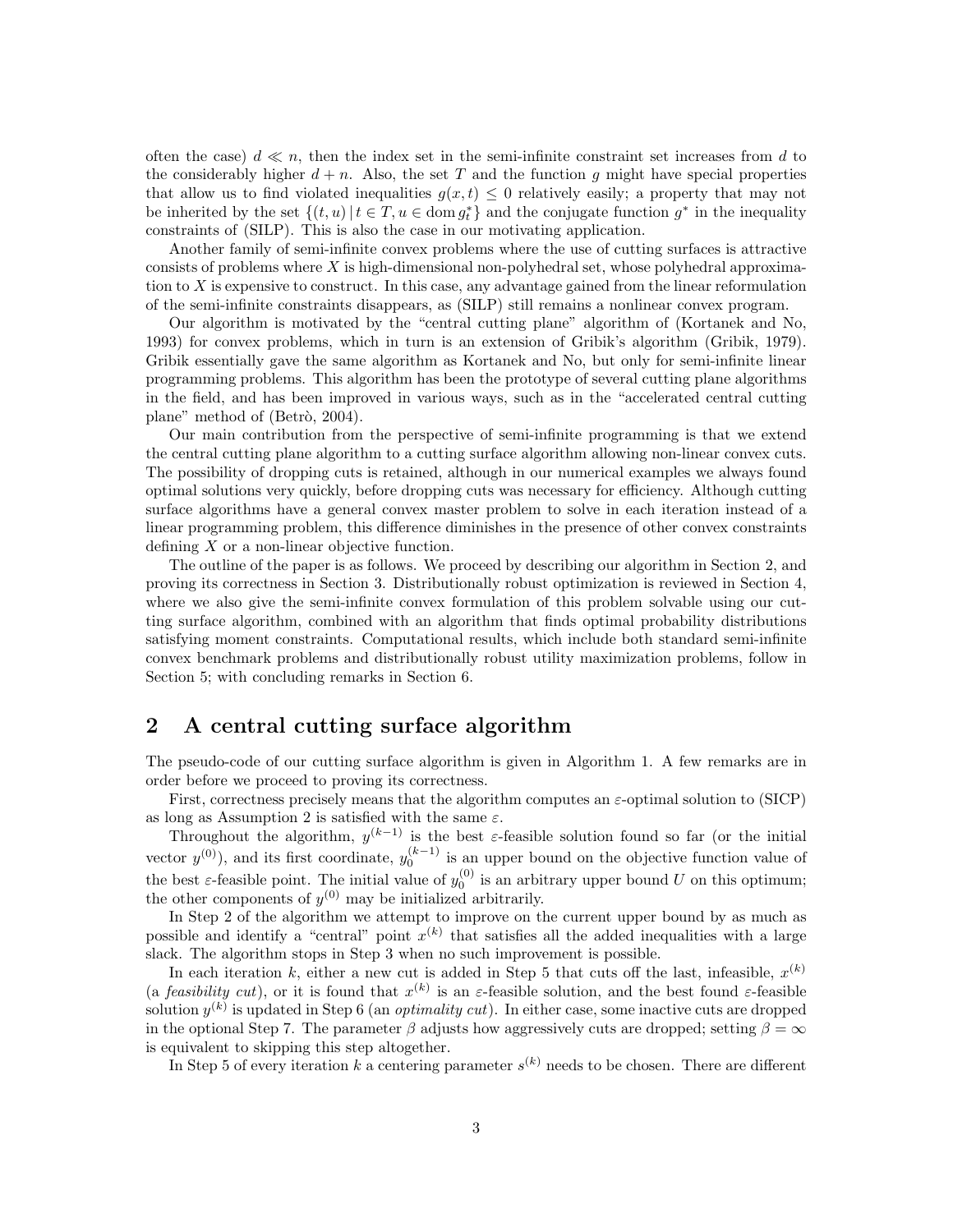strategies to select  $s^{(k)}$ , we mention only two of them. One possibility is to find a subgradient  $d \in \partial_x g(x^{(k)}, t^{(k)})$  and set  $s^{(k)} = ||d||$ , or  $s^{(k)} = \alpha ||d||$  with an arbitrary  $\alpha \in (0, 1)$ . Another possibility, also applicable when a subgradient is difficult to find, is to set the same nonnegative constant  $s^{(k)} = s < B$  in every iteration. The choice  $s = 0$  results in a simple cutting surface algorithm with no centering. Below we prove that Algorithm 1 converges for both strategies.

Algorithm 1 (Central cutting surface algorithm).

Parameters: a strict upper bound  $U$  on the optimal objective function value of (SICP); a tolerance  $\varepsilon > 0$  for which Assumption 2 holds; a  $B > 0$  for which Assumption 1 holds; and an arbitrary  $\beta > 1$ .

- Step 1. (Initialization.) Set  $k = 1, y^{(0)} = (U, 0, \dots, 0) \in \mathbb{R}^n$ , and  $J^{(0)} = \emptyset$ .
- Step 2. (Solve master problem.) Determine the optimal solution  $(x^{(k)}, \sigma^{(k)})$  of the optimization problem

maximize 
$$
\sigma
$$
  
\nsubject to  $x_0 + \sigma \le y_0^{(k-1)}$   
\n $g(x, t^{(j)}) + \sigma s^{(j)} \le 0 \quad \forall j \in J^{(k-1)}$   
\n $x \in X.$  (1)

- Step 3. (Optimal solution?) If  $\sigma^{(k)} = 0$ , stop and return  $y^{(k-1)}$ .
- Step 4. (Feasible solution?) Find a  $t^{(k)} \in T$  satisfying  $g(x^{(k)}, t^{(k)}) > 0$  if possible. If no such  $t^{(k)}$  is found, go to Step 6.
- Step 5. (Feasibility cut.) Set  $J^{(k)} = J^{(k-1)} \cup \{k\}$  and  $y^{(k)} = y^{(k-1)}$ ; choose a centering parameter  $0 \leq s^{(k)} \leq B$ . (See the text for different strategies.) Go to Step 7.
- Step 6. (Optimality cut; update best known  $\varepsilon$ -feasible solution.) Set  $J^{(k)} = J^{(k-1)}$  and  $y^{(k)} = x^{(k)}$ .
- Step 7. (Drop cuts.) Let  $D = \{j \mid \sigma^{(j)} \geq \beta \sigma^{(k)} \text{ and } g(x^{(k)}) + \sigma^{(k)} s^{(j)} < 0\}$ , and set  $J^{(k)} =$  $J^{(k)}\setminus D.$
- Step 8. Increase k by one, and go to Step 2.

## 3 Convergence of the algorithm

We show the correctness of the algorithm by proving the following theorems. We tacitly assume that the centering parameters  $s^{(k)}$  are chosen in Step 5 according to one of the two strategies mentioned above.

**Theorem 1.** Suppose that Algorithm 1 terminates in the kth iteration. Then  $y^{(k-1)}$  is an  $\varepsilon$ -optimal solution to (SICP).

**Theorem 2.** Suppose that Algorithm 1 does not terminate. Then there exists an index  $\hat{k}$  such that the sequence  $(y^{(\hat{k}+i)})_{i=1,2,...}$  consists entirely of  $\varepsilon$ -feasible solutions.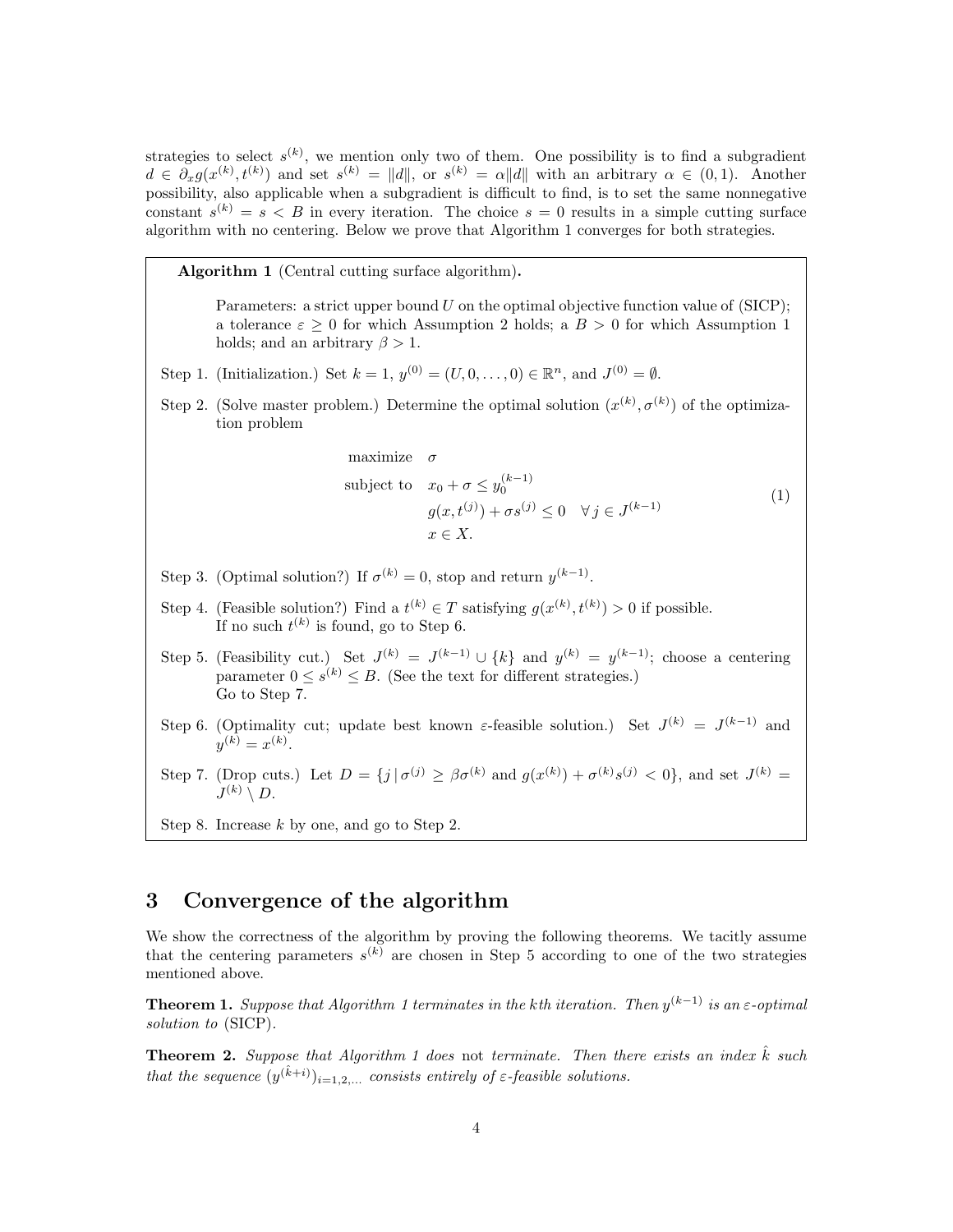**Theorem 3.** Suppose that Algorithm 1 does not terminate. Then the sequence  $(y^{(k)})_{k=1,2,...}$  has an accumulation point, and each accumulation point is an  $\varepsilon$ -optimal solution to (SICP).

Therefore, the algorithm either finds an  $\varepsilon$ -optimal solution after finitely many iterations, or approaches one in the limit. Even in the second case, the  $\varepsilon$ -optimal solution is approached through a sequence of (eventually)  $\varepsilon$ -feasible solutions.

We start the proof by a series of simple observations.

**Lemma 4.** If  $y^{(\hat{k})}$  is  $\varepsilon$ -feasible solution to (SICP) for some  $\hat{k}$ , then for every  $k \geq \hat{k}$ ,  $y^{(k)}$  is also ε-feasible.

*Proof.* If the point  $x^{(k)}$  found in Step 2 is not  $\varepsilon$ -feasible, then a feasibility cut is found, and in Step 5  $y^{(k)}$  is set to be the last  $\varepsilon$ -feasible solution found. Otherwise  $y^{(k)} = x^{(k)}$ , set in Step 6, is  $\varepsilon$ -feasible.  $\Box$ 

**Lemma 5.** Suppose that in the beginning of the kth iteration we have  $\delta \stackrel{\text{def}}{=} y_0^{(k-1)} - x_0^* > 0$ , where  $x^*$  is an optimal solution of (SICP). Then there exists a  $\sigma_0 = \sigma_0(\delta) > 0$  (a function of only  $\delta$ , but not of k), such that in the optimal solution of  $(1)$  in Step 2 we have

$$
\sigma^{(k)} \ge \sigma_0(\delta) > 0.
$$

*Proof.* Let  $\bar{x}$  be the Slater point whose existence is required by Assumption 1, and consider the points  $x_{\lambda} = \lambda \bar{x} + (1 - \lambda)x^*$  for  $\lambda \in (0, 1]$ . Because of the Slater property of  $\bar{x}$  and the feasibility of  $x^*$ ,  $x_{\lambda}$  is a feasible solution of (1) in every iteration for every  $\lambda \in (0,1]$ , and it satisfies the inequalities

$$
g(x_{\lambda}, t^{(j)}) + \frac{\lambda}{B} s^{(j)} \le \lambda g(\bar{x}, t^{(j)}) + (1 - \lambda)g(x^*, t^{(j)}) + \lambda
$$
  
=  $\lambda (g(\bar{x}, t^{(j)}) + 1) + (1 - \lambda)g(x^*, t^{(j)})$   
 $\le 0$  for all  $j \in J^{(0)} \cup J^{(1)} \cup \cdots$ ,

using the convexity of g and  $s^{(j)} \leq B$  in the first inequality and the Slater condition in the second. In the k<sup>th</sup> iteration, if  $y_0^{(k-1)} - x_0^* = \delta > 0$ , then  $x_\lambda$  also satisfies the inequality

$$
y_0^{(k-1)} - (x_\lambda)_0 = (x_0^* + \delta) - (\lambda \bar{x}_0 + (1 - \lambda)x_0^*) = \delta - \lambda(\bar{x}_0 - x_0^*) \ge \delta/2
$$

for every  $\lambda > 0$  sufficiently small to satisfy  $0 \leq \lambda(\bar{x}_0 - x_0^*) \leq \delta/2$ .

Denoting by  $\lambda_0$  such a sufficiently small value of  $\lambda$ , and letting

$$
\sigma_0 \stackrel{\text{def}}{=} \min(\lambda_0/B, \delta/2),
$$

we conclude that the pair  $(x_{\lambda_0}, \sigma_0)$  is a feasible solution to (1), hence the optimal solution to (1) also satisfies  $\sigma^{(k)} \ge \sigma_0 > 0$ .  $\Box$ 

Our final lemma is required only for the proof of Theorem 3.

**Lemma 6.** Suppose that Algorithm 1 does not terminate. Then the sequence  $(\sigma^{(k)})_{k=1,2,...}$  decreases monotonically to zero, and the sequence  $(y_0^{(k)})_{k=1,2,...}$  is also monotone decreasing.

*Proof.* For every  $k, \sigma^{(k)} \geq 0$ , because the pair  $(x, \sigma) = (x^*, 0)$  is a feasible solution in each iteration. From this, and the first inequality of (1), the monotonicity of  $(y_0^{(k)})_{k=1,2,...}$  follows.  $\overline{0}$ 

Since  $(y_0^{(k)})_{k=1,2,...}$  is monotone decreasing and only inactive cuts are dropped from (1) in Step 7, the sequence  $(\sigma^{(k)})_{k=1,2,...}$  is monotone non-increasing. Therefore  $(\sigma^{(k)})_{k=1,2,...}$  is convergent.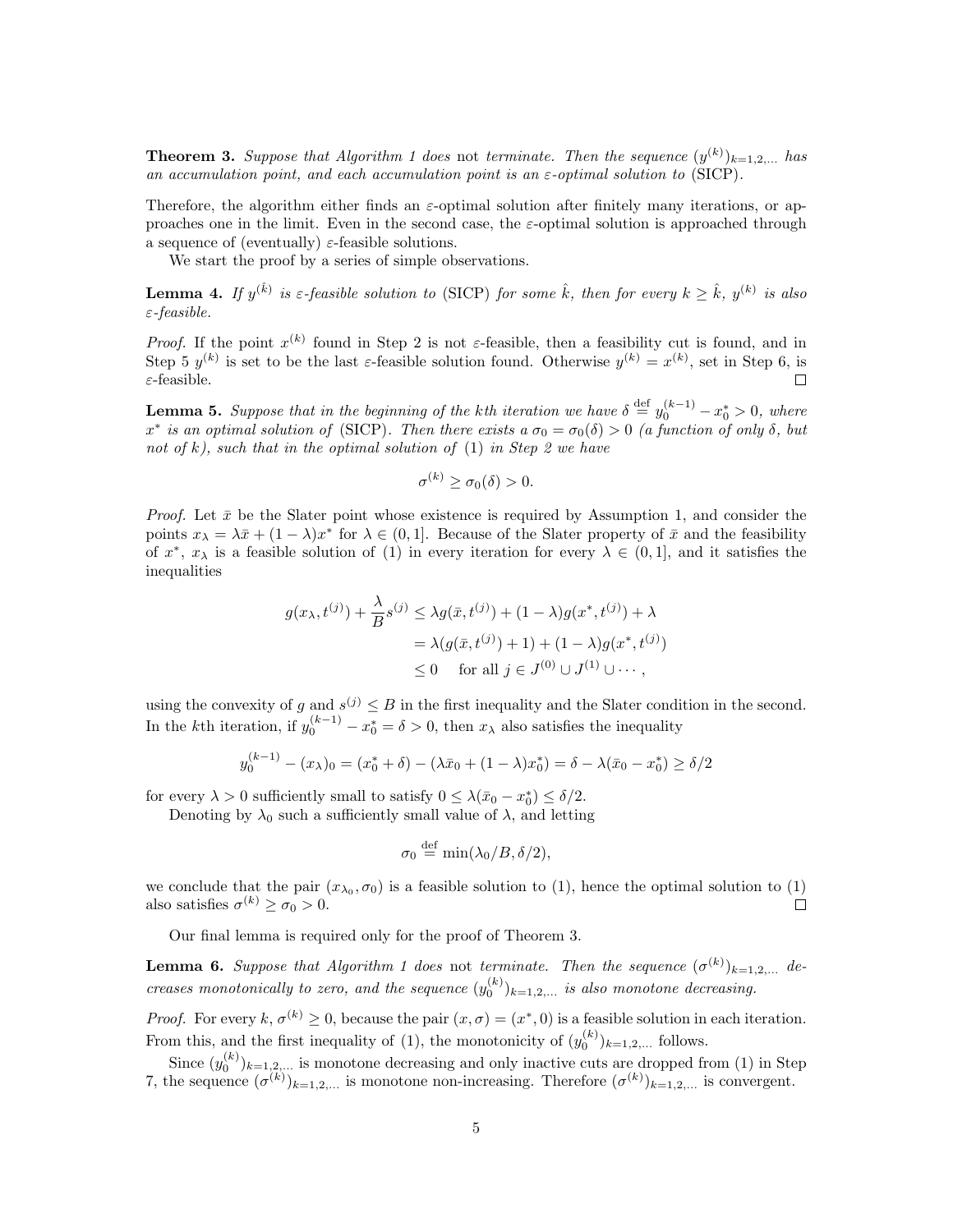Let us assume (by contradiction) that  $\sigma^{(k)} \searrow \sigma_0 > 0$ . Then for a sufficiently large  $\hat{k}, \sigma^{(k)} < \sigma_0 \beta$ for every  $k > \hat{k}$ , implying that no cuts are dropped in Step 7 beyond the  $\hat{k}$ th iteration. Consider the optimal  $x^{(j)}$  and  $x^{(k)}$  obtained in Step 2 of the jth and kth iteration, with  $k > j \geq \hat{k}$ . There are two cases, based on whether a feasibility cut  $g(x^{(j)}, t^{(j)}) > 0$  is found in Step 4 of the jth iteration or not.

If a feasibility cut is not found in the jth iteration, then

$$
x_0^{(k)} = y_0^{(k-1)} - \sigma^{(k)} \le y_0^{(j)} - \sigma^{(k)} = x_0^{(j)} - \sigma^{(k)}
$$

follows from the first constraint of (1) in the kth iteration, therefore

$$
||x^{(k)} - x^{(j)}|| \ge \sigma^{(k)} \ge \sigma_0.
$$

If a feasibility cut is found in the jth iteration, then on one hand we have

$$
g(x^{(j)}, t^{(j)}) > 0,
$$

and because this cut is not dropped later on, from (1) in the kth iteration we also have

$$
g(x^{(k)}, t^{(j)}) + \sigma^{(k)} s^{(j)} \le 0.
$$

From these two inequalities we obtain

$$
0 \le \sigma^{(k)} s^{(j)} < g(x^{(j)}, t^{(j)}) - g(x^{(k)}, t^{(j)}) \le -(d^{(j)})^{\mathrm{T}} (x^{(k)} - x^{(j)}) \le ||d^{(j)}|| \cdot ||x^{(k)} - x^{(j)}||
$$

for every  $d^{(j)} \in \partial_x g(x^{(j)}, t^{(j)})$ , using the convexity of  $g(\cdot, t^{(j)})$  and the Cauchy-Schwarz inequality. Note that the strict inequality implies  $d^{(j)} \neq 0$ . Comparing the left and right-hand sides we obtain

$$
\sigma^{(k)} s^{(j)}/\|d^{(j)}\| < \|x^{(k)} - x^{(j)}\|.
$$

From this inequality it follows that with either strategy mentioned above for selecting the centering parameters  $s^{(j)}$  we have a  $\sigma_1 > 0$  independent of j and k satisfying  $\sigma_1 < ||x^{(k)} - x^{(j)}||$ .

In summary, regardless of whether we add a feasibility or an optimality cut in iteration  $j$ , we have that for every  $k > j \geq k$ ,

$$
||x^{(k)} - x^{(j)}|| \ge \min(\sigma_0, \sigma_1) > 0,
$$

contradicting the assumption that the sequence  $(x^{(k)})_{k=1,2,...}$  is bounded, and therefore has an accumulation point.  $\Box$ 

With these lemmas we are ready to prove our main theorems.

Proof of Theorem 1. Suppose that the algorithm terminates in the k<sup>th</sup> iteration. First assume by contradiction that  $y^{(k-1)}$  is not an  $\varepsilon$ -feasible solution to (SICP). Then by Lemma 4, none of the points  $y^{(0)}, \ldots, y^{(k-2)}$  are  $\varepsilon$ -feasible, therefore the upper bound in the first constraint of (1) is  $y_0^{(k-1)} = U$  (a strict upper bound on the optimum) in every iteration. Hence, by Lemma 5,  $\sigma^{(k)} > 0$ , contradicting the assumption that the algorithm terminated. Therefore  $y^{(k-1)}$  is  $\varepsilon$ feasible.

Now suppose that  $y^{(k-1)}$  is  $\varepsilon$ -feasible, but it is not  $\varepsilon$ -optimal, that is,  $y^{(k-1)} > x_0^*$ . Then by Lemma 5 we have  $\sigma^{(k)} > 0$  for every k, contradicting the assumption that the algorithm terminated.

*Proof of Theorem 2.* Using Lemma 4 it is sufficient to show that at least one  $y^{(k)}$  is  $\varepsilon$ -feasible. Suppose otherwise, then no  $x^{(k)}$  or  $y^{(k)}$  obtained throughout the algorithm is  $\varepsilon$ -feasible. Therefore, the upper bound on the first constraint of (1) remains  $y^{(k-1)} = U$  (a strict upper bound on the optimum) in every iteration. Invoking Lemma 5 we have that  $\sigma^{(k)} \ge \sigma_0(U - x_0^*) > 0$ , contradicting Lemma 6.  $\Box$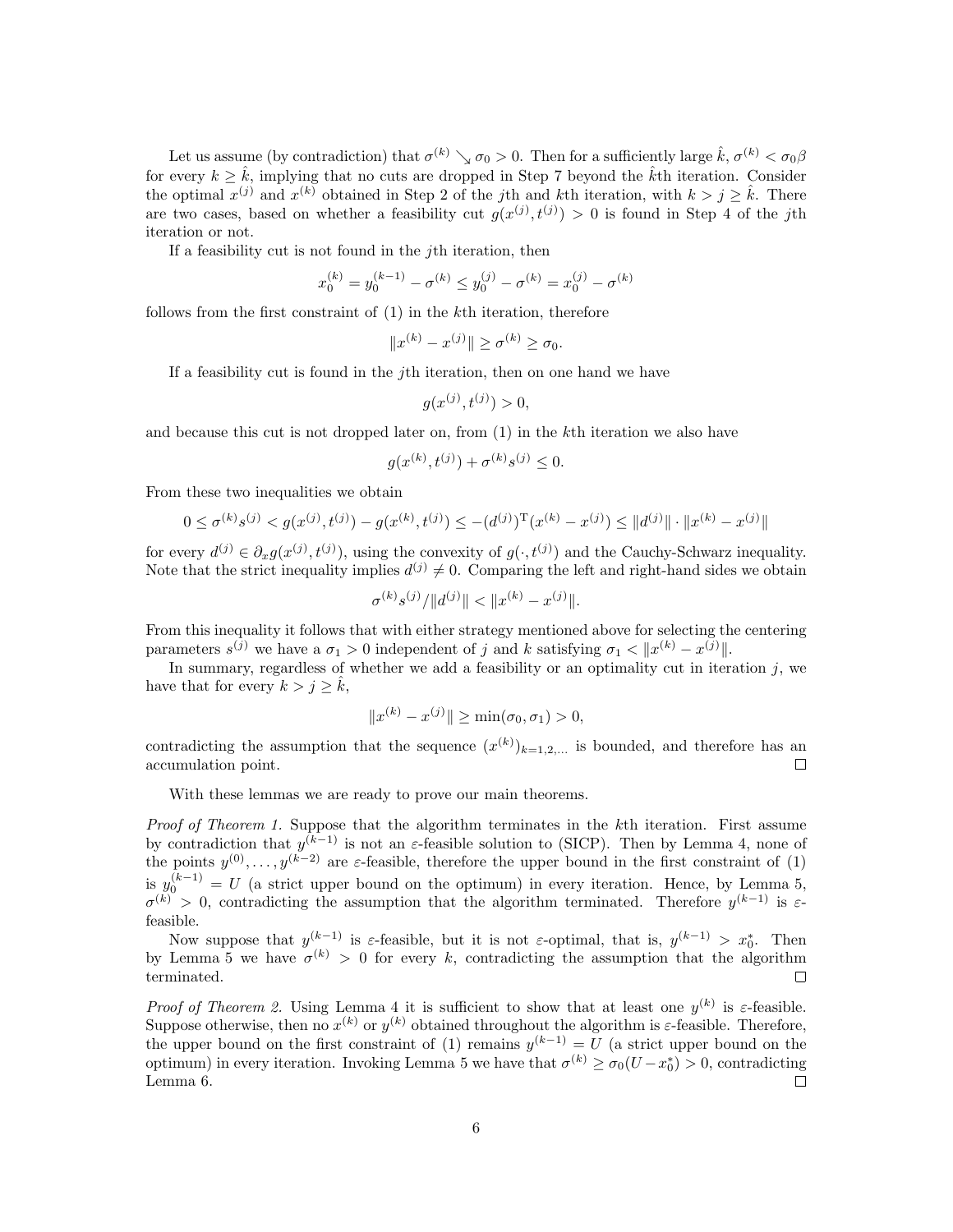Proof of Theorem 3. The compactness of the feasible set of (SICP) implies that if the algorithm does not terminate, then the sequence  $(x^{(k)})_{k=1,2,...}$  has at least one accumulation point, and so does its subsequence  $(y^{(k)})_{k=1,2,...}$ . From Theorem 2 we also know that this sequence eventually consists entirely of  $\varepsilon$ -feasible points, therefore every accumulation point of the sequence  $(y^{(k)})_{k=1,2,...}$  is also  $\varepsilon$ -feasible (using that the set of  $\varepsilon$ -feasible solutions is also compact).

Let  $\hat{y}$  be one of the accumulation points, and suppose by contradiction that  $\hat{y}$  is not  $\varepsilon$ -optimal, that is,  $\hat{y}_0 > x_0^*$ . Let  $\delta = (\hat{y}_0 - x_0^*)/2$ , where  $x^*$  denotes, as before, an optimal solution to (SICP). Using Lemma 4 and the assumption  $\delta > 0$ , there exists a sufficiently large  $\hat{k}$  such that for every  $k > \hat{k}$ ,  $y^{(k)}$  is an  $\varepsilon$ -feasible solution to (SICP), and  $y_0^{(k-1)} \ge x_0^* + \delta$ . Invoking Lemma 5 we find that in this case there exists a  $\sigma_0 > 0$  such that  $\sigma^{(k)} \ge \sigma_0$  for every  $k > \hat{k}$ , contradicting Lemma 6.

# 4 Distributionally robust and moment robust optimization

Stochastic optimization and robust optimization are two families of optimization models introduced to tackle decision making problems under uncertain data. Broadly speaking, robust optimization handles the uncertainty by optimizing for the worst case within a prescribed set of scenarios, whereas stochastic optimization assumes that the uncertain data follows a specified distribution. Distributionally robust optimization, introduced in (Scarf, 1957), can be seen as a combination of these approaches, where the optimal decisions are sought for the worst case within a prescribed set of probability distributions that the data might follow. The term robust stochastic programming is also often used to describe optimization models of the same form.

Formally, let the uncertain data be described by a random variable supported on a set  $\Xi \subseteq \mathbb{R}^d$ , following an unknown distribution  $P$  from a set of probability distributions  $\mathfrak{P}$ . Then a general distributionally robust optimization problem is an optimization model of the form

$$
\min_{x \in X} \max_{P \in \mathfrak{P}} \mathbb{E}_P[H(x)], \text{ or (equivalently)} \min_{x \in X} \max_{P \in \mathfrak{P}} \int_{\xi \in \Xi} h(x, \xi) P(d\xi), \tag{DRO}
$$

where H is a random cost or disutility function we seek to minimize,  $h$  is its probability mass function; the argument x of H and h is our decision vector. We assume that all expectations (integrals) exist and that the minima and maxima are well-defined.

We might also consider optimization problems with *robust stochastic constraints*, that is, constraints of the form

$$
\mathbb{E}_P[G(x)] \le 0 \quad \forall P \in \mathfrak{P}
$$

with some convex function  $G$ . The algorithm presented in this section is applicable verbatim to such problems, but to keep the presentation simple, we consider only the simpler form, (DRO) in this section. However, we provide a numerical example with robust stochastic constraints in Example 4.

With the above notation, a general stochastic optimization problem is simply (DRO) with a singleton  $\mathfrak{P}$ , while a standard robust optimization problem is (DRO) with a set  $\mathfrak{P}$  that consists only of probability distributions supported on one point within Ξ.

One can also view the general distributionally robust optimization problem not only as a common generalization of robust and stochastic optimization, but also as a risk-averse optimization model with an adjustable rate of risk-aversion. To see this, consider a nested sequence of sets of probability distributions  $\mathfrak{P}_0 \supseteq \mathfrak{P}_1 \supseteq \cdots$ , where  $\mathfrak{P}_0$  is the set of all probability distributions supported on  $\Xi$ , and  $\mathfrak{P}_{\infty} \stackrel{\text{def}}{=} \bigcap_{i=0}^{\infty} \mathfrak{P}_i$  is a singleton set. In the corresponding sequence of problems (DRO), the first one is the classic robust optimization problem, which is the most conservative (risk-averse) of all, optimizing against the worst case, and the last one is the classic stochastic optimization problem, where the optimization is against a fixed distribution. At the intermediate levels the models correspond to decreasing levels of risk-aversion.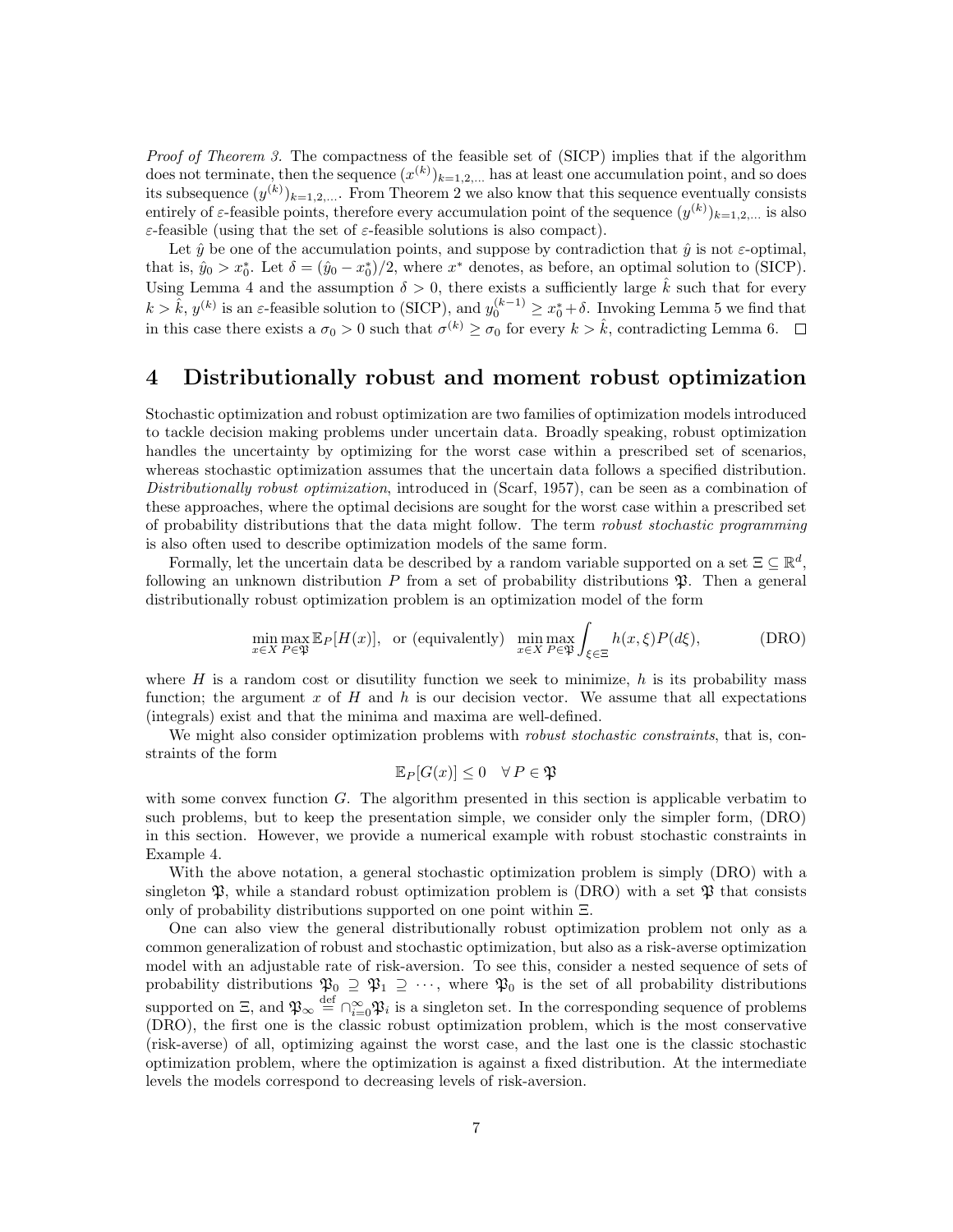Such a sequence of problems can be constructed in a natural way, for instance, by increasingly constraining an increasing number of moments of the underlying probability distribution. See Example 4 for a simple, abstract example. In a more realistic, data-driven setting, such bounds can be obtained by computing confidence intervals around the sample moments of the empirical distribution. In this case the (DRO) problem is also called *moment robust optimization* problem.

In most applications since Scarf's aforementioned work the set of distributions  $\mathfrak P$  is defined by setting bounds on the moments of  $P$ ; recent examples include (Delage and Ye, 2010), (Bertsimas et al., 2010), and (Mehrotra and Zhang, 2013). Simple lower and upper bounds (confidence intervals and ellipsoids) on moments of arbitrary order are easily obtained using standard statistical methods; (Delage and Ye, 2010) describes an alternative method to derive bounds on the first and second moments. However, to the best of our knowledge, no algorithm has been proposed until now to solve (DRO) with sets  $\mathfrak P$  defined by constraints on moments of order higher than two.

By constraining all the moments of the distributions in  $\mathfrak{P}$ , (DRO) simplifies to a stochastic programming problem. In the theorem below we use the notation  $m_k(P)$  to denote the moment of P corresponding to the multi-index  $k = (k_1, \ldots, k_n)$ , that is,  $m_k(P) \stackrel{\text{def}}{=} \int_{\Xi} \xi_1^{k_1} \cdots \xi_n^{k_n} P(d\xi)$ .

**Theorem 7.** Let h, X and  $\Xi$  as above, and assume that  $\Xi$  is bounded and h is continuous. Let P be a probability distribution supported on  $\Xi$ , with moments  $m_k(P)$ . For each  $i = 0, 1, \ldots$ , let  $\mathfrak{P}_i$  denote the set of probability distributions Q supported on  $\Xi$  whose moments  $m_k(Q)$  satisfy  $m_k(Q) = m_k(P)$  for every multi-index k with  $0 \leq k_1 + \cdots + k_n \leq i$ . Finally, for each  $i = 0, 1, \ldots$ define the moment-robust optimization problem  $(DRO<sub>i</sub>)$  as follows:

$$
\min_{x \in X} \max_{Q \in \mathfrak{P}_i} \int_{\xi \in \Xi} h(x, \xi) Q(d\xi). \tag{DRO_i}
$$

Then the sequence of the optimal objective function values of  $(DRO<sub>i</sub>)$  converges to the optimal objective function value of the stochastic program

$$
\min_{x \in X} \int_{\xi \in \Xi} h(x,\xi) P(d\xi). \tag{SP}
$$

*Proof.* Let  $z_i$  denote the optimal objective function value of  $(DRO_i)$  for every i, and let  $z_{SP}$  denote the optimal objective function value of (SP); we want to show that  $\lim_{i\to\infty} z_i \to z_{SP}$ .

The sequence  $(z_i)_{i=0,1,...}$  is convergent because it is monotone decreasing (since  $\mathfrak{P}_0 \supseteq \mathfrak{P}_1 \supseteq$  $\cdots \supseteq \bigcap_{i=0}^{m} \mathfrak{P}_i$  and it is bounded from below by  $z_{SP}$ :

$$
z_i = \min_{x \in X} \max_{Q \in \mathfrak{P}_i} \int_{\xi \in \Xi} h(x, \xi) Q(d\xi) \ge \max_{Q \in \mathfrak{P}_i} \min_{x \in X} \int_{\xi \in \Xi} h(x, \xi) Q(d\xi)
$$
  
 
$$
\ge \min_{x \in X} \int_{\xi \in \Xi} h(x, \xi) P(d\xi) = z_{SP}.
$$
 (2)

Consider now the stochastic programming problem (SP). Denote by  $\bar{x}$  one of its optimal solutions, and let

$$
\bar{z}_i \stackrel{\text{def}}{=} \max_{Q \in \mathfrak{P}_i} \int_{\xi \in \Xi} h(\bar{x}, \xi) Q(d\xi).
$$

Obviously,  $z_i \leq \bar{z}_i$  for every i. In view of (2), it suffices to show that  $\bar{z}_i \rightarrow z_{SP}$ .

For every *i*, choose an arbitrary  $\overline{Q}_i \in \arg \max_{Q \in \mathfrak{P}_i} \int_{\xi \in \Xi} h(\overline{x}, \xi) Q(d\xi)$ . Since the moments of  $\overline{Q}_i$ and  $P$  agree up to order  $i$ , we have that

$$
\int_{\xi \in \Xi} p(\xi) \bar{Q}_i(d\xi) = \int_{\xi \in \Xi} p(\xi) P(d\xi)
$$
\n(3)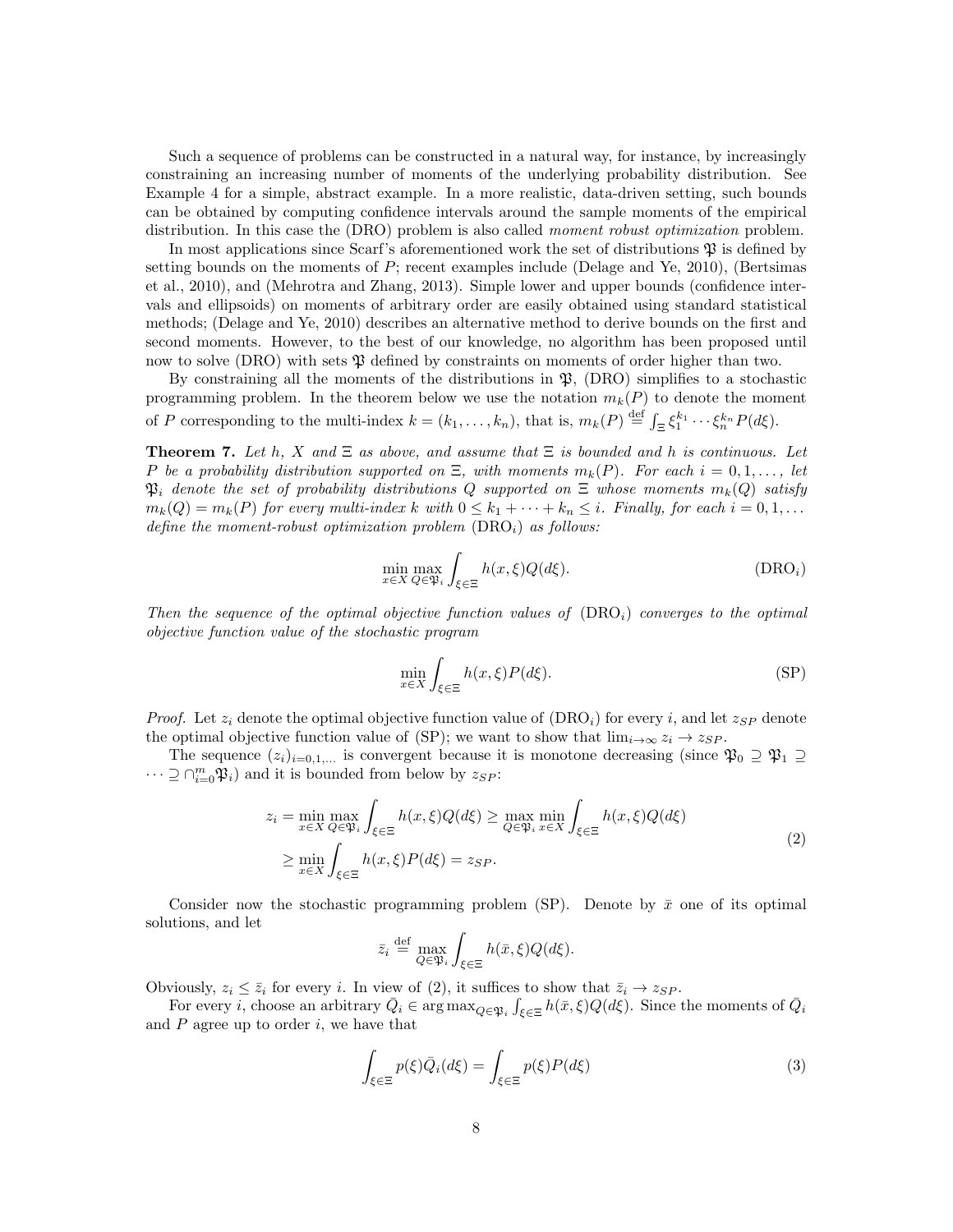for every polynomial  $p$  of total degree at most  $i$ .

By assumption, the function  $h(\bar{x},\cdot)$  is continuous on the closed and bounded set  $\Xi$ . Let  $p_i$  denote its best uniform polynomial approximation of total degree  $j$ ; by the Weierstrass approximation theorem we have that for every  $\varepsilon > 0$  there exists a degree  $j(\varepsilon)$  such that  $\max_{\xi \in \Xi} |h(\bar{x}, \xi)$  $p_{j(\varepsilon)}(\xi)| < \varepsilon$ , and therefore,

$$
\int_{\xi \in \Xi} |h(\bar{x}, \xi) - p_{j(\varepsilon)}(\xi)| \bar{Q}_i(d\xi) < \varepsilon \text{ and } \int_{\xi \in \Xi} |h(\bar{x}, \xi) - p_{j(\varepsilon)}(\xi)| P(d\xi) < \varepsilon. \tag{4}
$$

With this  $j(\varepsilon)$ , every  $i \geq j(\varepsilon)$  satisfies the inequalities

$$
\begin{split}\n|\bar{z}_{i} - z_{SP}| &= \left| \int_{\xi \in \Xi} h(\bar{x}, \xi) \bar{Q}_{i}(d\xi) - \int_{\xi \in \Xi} h(\bar{x}, \xi) P(d\xi) \right| \leq \\
&\leq \left| \int_{\xi \in \Xi} h(\bar{x}, \xi) \bar{Q}_{i}(d\xi) - \int_{\xi \in \Xi} p_{j(\varepsilon)}(\xi) \bar{Q}_{i}(d\xi) \right| + \left| \int_{\xi \in \Xi} p_{j(\varepsilon)}(\xi) \bar{Q}_{i}(d\xi) - \int_{\xi \in \Xi} h(\bar{x}, \xi) P(d\xi) \right| = \\
&= \left| \int_{\xi \in \Xi} \left( h(\bar{x}, \xi) - p_{j(\varepsilon)}(\xi) \right) \bar{Q}_{i}(d\xi) \right| + \left| \int_{\xi \in \Xi} p_{j(\varepsilon)}(\xi) P(d\xi) - \int_{\xi \in \Xi} h(\bar{x}, \xi) P(d\xi) \right| \leq \\
&\leq \int_{\xi \in \Xi} \left| h(\bar{x}, \xi) - p_{j(\varepsilon)}(\xi) \right| \bar{Q}_{i}(d\xi) + \int_{\xi \in \Xi} \left| h(\bar{x}, \xi) - p_{j(\varepsilon)}(\xi) \right| P(d\xi) < 2\varepsilon,\n\end{split}
$$

using the triangle inequality,  $(3)$ ,  $(4)$ , and the triangle inequality again. From the inequality between the left- and the right-hand side it immediately follows that  $\lim_{i\to\infty} \bar{z}_i = z_{SP}$ , as claimed. Г

It is interesting to note that in the above theorem the function  $h(x, \cdot)$  could be replaced by any continuous function  $f: \Xi \mapsto \mathbb{R}$  that does not depend on x, proving that

$$
\lim_{i \to \infty} \int_{\xi \in \Xi} f(\xi) \overline{Q}_i(d\xi) = \int_{\xi \in \Xi} f(\xi) P(d\xi)
$$

for every continuous function  $f: \Xi \mapsto \mathbb{R}$ ; in other words, the sequence of measures  $\bar{Q}_0, \bar{Q}_1, \ldots$ converges weakly to  $P$ , and so does every other sequence of measures in which the moments of the *i*th measure agree with the moments of  $P$  up to order *i*. Therefore, Theorem 7 can be seen as a generalization of the well-known theorem that the moments of a probability distribution with compact support uniquely determine the distribution. For distributions with unbounded support a statement similar to Theorem 7 can only be made if the moments in question uniquely determine the probability distribution P. A collection of sufficient conditions under which infinite moment sequences determine a distribution can be found in the recent review article (Kleiber and Stoyanov, 2013).

Recent research has focused on conditions under which (DRO) with moment constraints can be solved in polynomial time. Delage and Ye (2010) consider an uncertainty set defined via a novel type of confidence set around the mean vector and covariance matrix, and show that (DRO) with uncertainty sets of this type can be solved in polynomial time (using the ellipsoid method) for a class of probility mass functions h that are convex in x but concave in  $\xi$ . Mehrotra and Zhang (2013) extend this result by providing polynomial time methods (using semidefinite programming) for least squares problems, which are convex in both x and  $\xi$ . The uncertainty sets in their formulation are defined through bounds on the measure, bounds on the distance from a reference measure, and moment constraints of the same form as considered in (Delage and Ye, 2010). Bertsimas et al. (2010) considers two-stage robust stochastic models in which risk aversion is modeled in a moment robust framework using first and second order moments.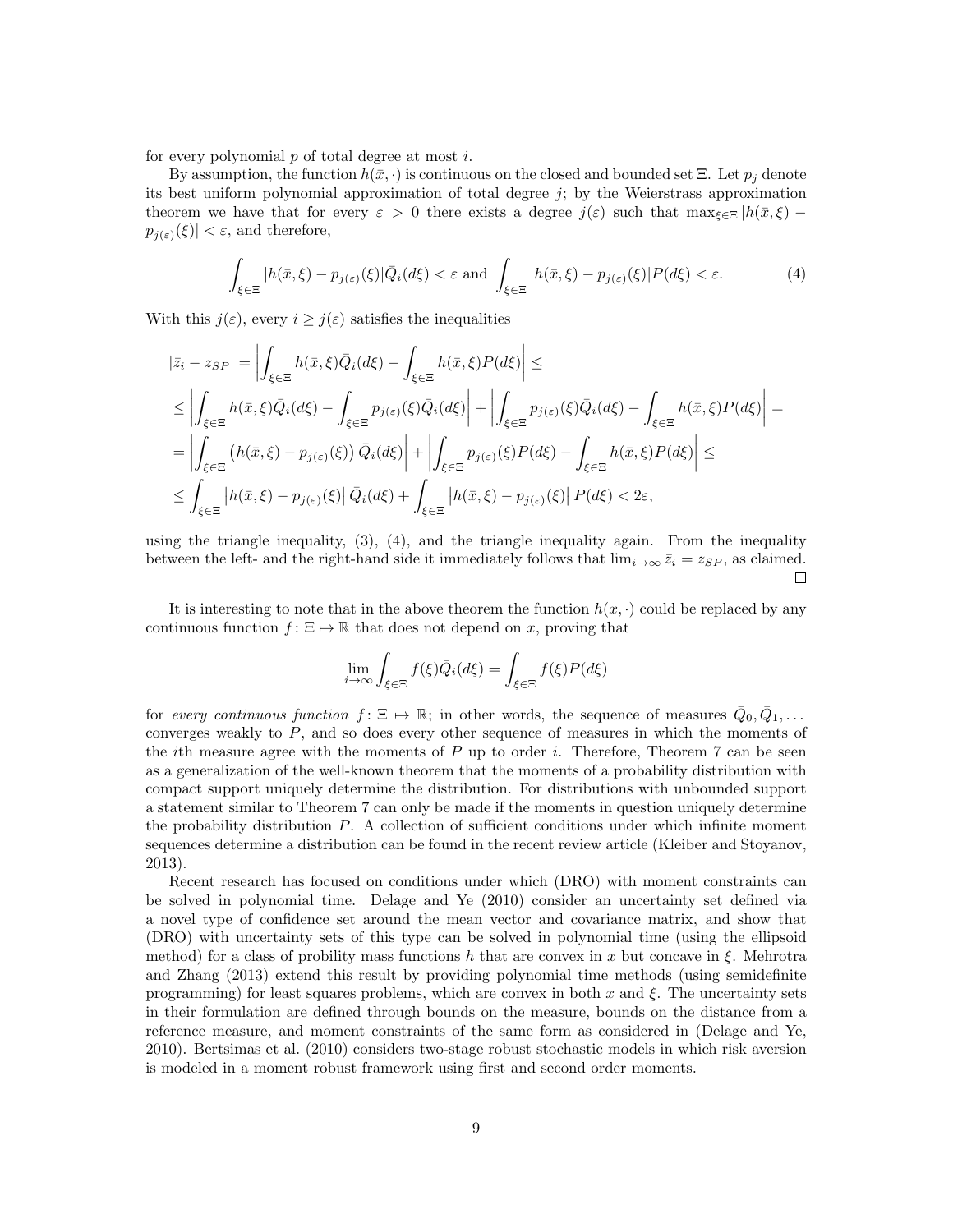Our aim in this section is to show that Algorithm 1 is applicable to solving (DRO) for every objective h that is convex in x (for every  $\xi \in \Xi$ ) as long as the set  $\mathfrak{P}$  is defined through bounds on the moments of  $P$ , and  $X$  is convex and bounded. Unlike in the papers cited above, bounds can be imposed on moments of arbitrary order, not only on the first and second moments. This allows the decision maker to shape the distributions in  $\mathfrak P$  better. Moments up to order 4 are easily interpretable and have been used to strengthen the formulation of stochastic programming models. (Høyland et al., 2003) provides a heuristic to improve stochastic programming models using first and second order moments as well as marginal moments up to order 4. The authors in (Mehrotra and Papp, 2013) give a scenario generation algorithm for stochastic programming problems using moment bounds (of arbitrary order). In the remainder of this section we show that an extension of this scenario generation algorithm in combination with Algorithm 1 yields a solution to (DRO) with moment constraints.

### 4.1 Distributionally robust optimization as a semi-infinite convex program

Consider the second (integral) form of  $(DRO)$  with a probability mass function h that is convex in x for every ξ. If  $\Xi$  and X are bounded sets, the optimal objective function value can be bracketed in an interval  $[z_{\min}, z_{\max}]$ , and the problem can be written as a semi-infinite convex optimization problem

minimize z  
\nsubject to 
$$
-z + \int_{\Xi} h(x,\xi)P(d\xi) \le 0 \quad \forall P \in \mathfrak{P}
$$
\n
$$
(z,x) \in [z_{\min}, z_{\max}] \times X,
$$
\n(5)

which is a problem of the form (SICP); the set  $\mathfrak P$  plays the role of  $T$ ; z plays the role of  $x_0$ . Note that the in the above problem the index set of the constraints is not a low-dimensional set, as it is common in semi-infinite convex programming, but an infinite dimensional set. Therefore, we cannot assume without further justification that violated inequalities in (SICP) can be easily found.

It can be verified, however, that this problem satisfies Assumption 1 as long as  $h$  has bounded subdifferentials on the boundary of  $\Xi$ . Under this assumption on h Algorithm 1 is applicable to (5) as long as Assumption 2 is also valid. The latter assumption translates to being able to find

$$
\sup_{P \in \mathfrak{P}} \int_{\Xi} h(x,\xi)P(d\xi) \tag{6}
$$

(in which x is a parameter) within a prescribed  $\varepsilon > 0$  error. It is this problem that we shall concentrate on.

In the moment-robust formulation of  $(DRO)$  the set  $\mathfrak P$  is defined via bounds on some (not necessarily polynomial) moments: given continuous  $\Xi \mapsto \mathbb{R}$  basis functions  $f_1, \ldots, f_N$ , and a lower and upper bound vector  $\ell$  and u on the corresponding moments, we set

$$
\mathfrak{P} = \left\{ P \mid \int_{\Xi} f_i(\xi) P(d\xi) \in [\ell_i, u_i], i = 1, \dots, N \right\}.
$$
\n(7)

In typical applications the  $f_i$  form a basis of low-degree polynomials. For example, if we wish to optimize for the worst-case distribution among distributions having prescribed mean vector and covariance matrix, then the  $f_i$  can be the *n*-variate monomials up to degree two (including the constant 1 function), and  $\ell = u$  is the vector of prescribed moments (including the "zeroth" moment", 1).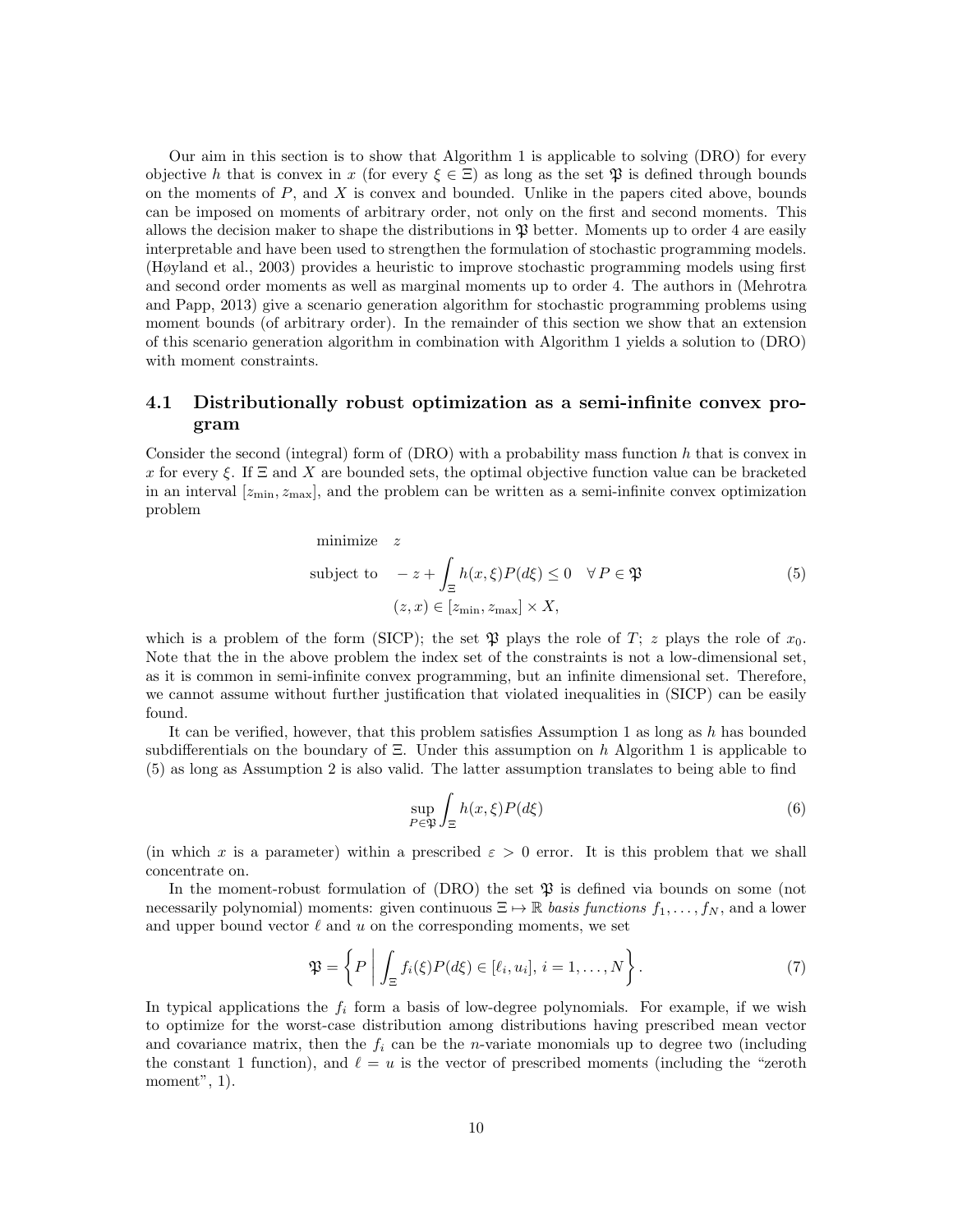Without loss of generality we shall assume that  $f_1$  is the constant one function, and  $\ell_1 = u_1 = 1$ . We will also use the shorthand f for the vector-valued function  $(f_1, \ldots, f_N)$ <sup>T</sup>.

Our first observation is that while searching for an  $\varepsilon$ -optimal P in (6), it is sufficient to consider finitely supported distributions.

**Theorem 8.** For every  $\varepsilon > 0$ , the optimization problem (6) has an  $\varepsilon$ -optimal distribution supported on not more than  $N+2$  points.

*Proof.* For every  $z \in \mathbb{R}$ , the set

$$
L_z = \left\{ (v, w) \in \mathbb{R}^N \times \mathbb{R} \, \middle| \, \exists P : v = \int_{\Xi} f(\xi) P(d\xi), w = \int_{\Xi} h(x, \xi) P(d\xi), \, \ell \le v \le u, w \ge z \right\}
$$

is an  $(N + 1)$ -dimensional convex set contained in the convex hull of the points

$$
\{(f_1(\xi),...,f_N(\xi),h(x,\xi))^T | \xi \in \Xi\}.
$$

Therefore by Carathéodory's theorem, as long as there exists a  $(v, w) \in L_z$ , there also exist  $N + 2$ points  $\xi_1, \ldots, \xi_{N+2}$  in  $\Xi$  and nonnegative weights  $w_1, \ldots, w_{N+2}$  satisfying

$$
v = \sum_{k=1}^{N+2} w_k f(\xi_k)
$$
 and  $w = \sum_{k=1}^{N+2} w_k h(x, \xi_k)$ .

#### 4.2 Randomized column generation

The main result of (Mehrotra and Papp, 2013) is that whenever the set  $\mathfrak P$  of distributions is defined as in (7), a column generation algorithm using randomly sampled columns can be used to find a distribution  $P \in \mathfrak{P}$  supported on at most N points. In other words, a feasible solution to (6) can be found using a randomized column generation algorithm. In this section we generalize this result to show that (6) can also be solved to optimality within a prescribed  $\varepsilon > 0$  accuracy using randomized column generation. The formal description of the complete algorithm is given in Algorithm 2, in the remainder of this section we provide a short informal description and the proof of correctness.

If  $\Xi$  is a finite set, then the optimization problem (6) is a linear program whose decision variables are the weights  $w_i$  that the distribution P assigns to each point  $\xi_i \in \Xi$ . In an analogous fashion, (6) in the general case can be written as a semi-infinite linear programming problem with a weight function  $w: \Xi \mapsto \mathbb{R}_0^+$  as the variable. The corresponding column generation algorithm for the solution of (6) is then the following.

We start with a finite candidate node set  $\{\xi_1, \ldots, \xi_K\}$  that supports a feasible solution. Such points can be obtained (for instance) using Algorithm 1 in (Mehrotra and Papp, 2013).

At each iteration we take our current candidate node set and solve the auxiliary linear program

$$
\max_{w \in \mathbb{R}^K} \left\{ \sum_{k=1}^K w_k h(x, \xi_k) \middle| \ell \le \sum_{k=1}^K w_k f(\xi_k) \le u, w \ge 0 \right\}
$$
 (8)

and its dual problem

$$
\min_{(p_+,p_-)\in\mathbb{R}^{2N}} \left\{ p_+^{\mathrm{T}} u - p_-^{\mathrm{T}} \ell \mid (p_+ - p_-)^{\mathrm{T}} f(\xi_k) \ge h(x,\xi_k) \ (k = 1,\ldots,K); \ p_+ \ge 0, p_- \ge 0 \right\}. \tag{9}
$$

Note that by construction of the initial node set, the primal problem is always feasible, and since it is also bounded, both the primal and dual optimal solutions exist.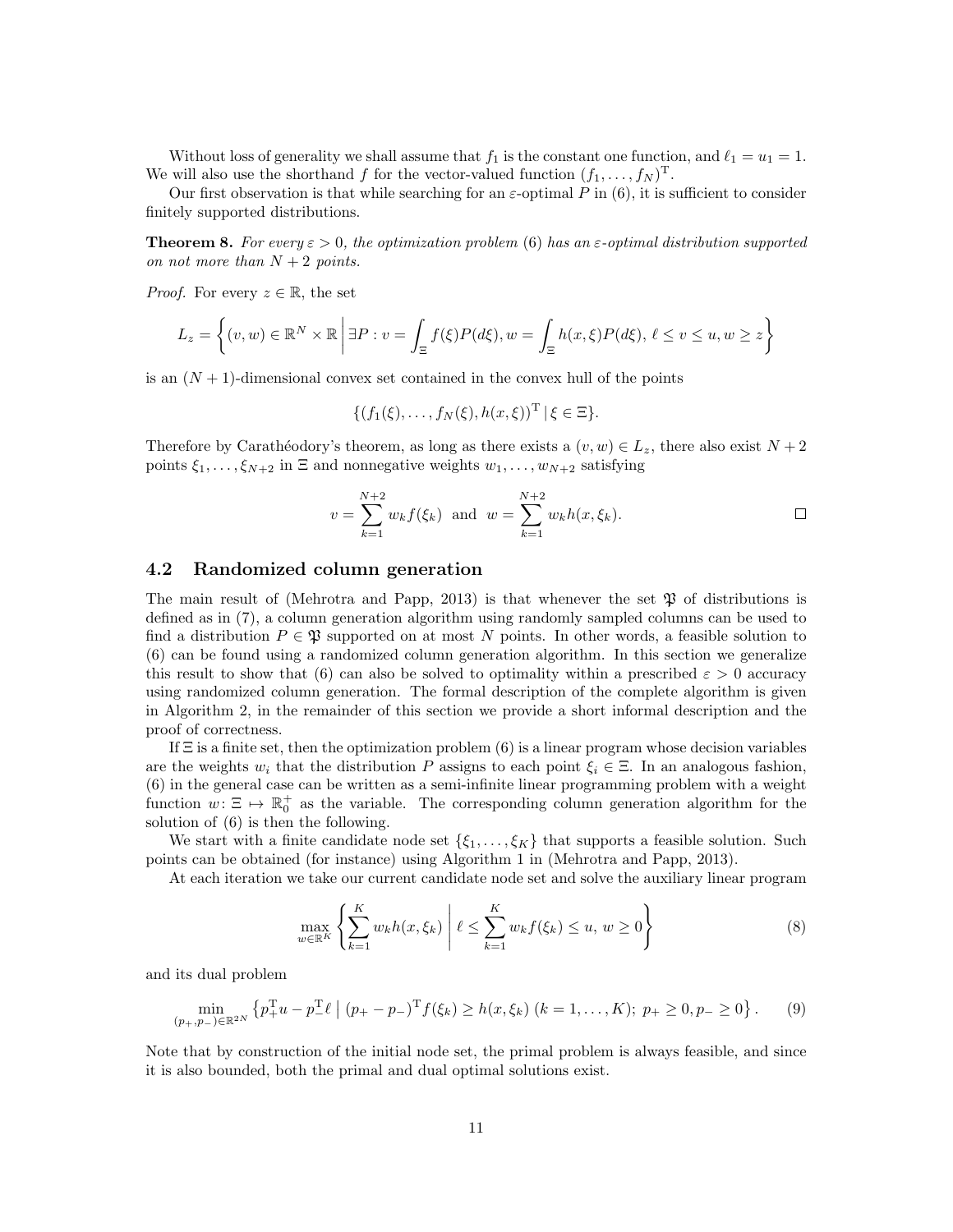Let  $\hat{w}$  and  $(\hat{p}_+,\hat{p}_-)$  be the obtained primal and dual optimal solutions; the reduced cost of a point  $\xi \in \Xi$  is then

$$
\pi(\xi) \stackrel{\text{def}}{=} h(x,\xi) - (\hat{p}_+ - \hat{p}_-)^{\text{T}} f(\xi). \tag{10}
$$

As for every (finite or semi-infinite) linear program, if every  $\xi \in \Xi$  has  $\pi(\xi) \leq 0$ , then the current primal-dual pair is optimal, that is, the discrete probability distribution corresponding to the points  $\xi_k$  and weights  $\hat{w}_k$  is an optimal solution to (6). Moreover, for problem (6) we have the following, stronger, fact.

**Theorem 9.** Let  $\xi_1, \ldots, \xi_K$ ,  $\hat{w}$ , and  $\pi$  be defined as above, and let  $\varepsilon \geq 0$  be given. If  $\pi(\xi) \leq \varepsilon$  for every  $\xi \in \Xi$ , then the distribution defined by the support points  $\xi_1, \ldots, \xi_K$  and weights  $\hat{w}_1, \ldots, \hat{w}_K$ is an  $\varepsilon$ -optimal feasible solution to problem (6).

Proof. The feasibility of the defined distribution follows from the definition of the auxiliary linear program  $(8)$ , only the *ε*-optimality needs proof.

If the inequality  $\pi(\xi) \leq \varepsilon$  holds for every  $\xi \in \Xi$ , then by integration we also have

$$
\int_{\Xi} (\hat{p}_+ - \hat{p}_-)^{\mathrm{T}} f(\xi) P(d\xi) \ge \int_{\Xi} (h(x,\xi) - \varepsilon) P(d\xi) = \int_{\Xi} h(x,\xi) P(d\xi) - \varepsilon \tag{11}
$$

for every probability distribution  $P$ . In particular, consider an optimal solution  $P^*$  to (6) with  $m^* \stackrel{\text{def}}{=} \int_{\xi \in \Xi} f(\xi) P^*(d\xi)$ . Naturally,  $\ell \leq m^* \leq u$ , and so we have

$$
\sum_{k=1}^{K} \hat{w}_k h(x, \xi_k) = p_+^{\mathrm{T}} u - p_-^{\mathrm{T}} \ell \ge (p_+ - p_-)^{\mathrm{T}} m^* =
$$
  
= 
$$
\int_{\Xi} (p_+ - p_-)^{\mathrm{T}} f(\xi) P^*(d\xi) \ge \int_{\Xi} h(x, \xi) P^*(d\xi) - \varepsilon,
$$

using strong duality for the primal-dual pair (8)-(9) in the first step,  $\ell \leq m^* \leq u$  and the sign constraints on the dual variables in the second step, and inequality (11) in the last step. The inequality between the left- and right-hand sides of the above chain of inequalities is our claim.  $\square$ 

If we can find a  $\xi$  with positive reduced cost, we can add it as  $\xi_{K+1}$  to the candidate support set, and recurse. Unfortunately, finding the point  $\xi$  with the highest reduced cost, or even deciding whether there exists a  $\xi \in \Xi$  with positive reduced cost is NP-hard, even in the case when  $\Xi$  =  $[0, 1]^d$ , h is constant zero, and the  $f_i$  are the monomials of degree at most two; this follows from the NP-hardness of quadratic optimization over the unit cube. A few special cases when a point with highest reduced cost can be found in polynomial time are shown in (Mehrotra and Papp, 2013), but these are rather restrictive for practical applications.

Our last observation is that if the functions  $h(x, \cdot)$  and  $f_i$  are continuously differentiable over the bounded  $\Xi$ , the reduced cost function (10) (as a function of  $\xi$ ) also has bounded derivatives. Therefore, sufficiently many independent uniform random samples  $\xi_j \in \Xi$  that result in  $\pi(\xi_j) \leq 0$ will help us conclude that  $\pi(\xi) \leq \varepsilon$  for every  $\xi \in \Xi$  with high probability. In the following theorem  $B(c, r)$  denotes the (Euclidean, d-dimensional) ball centered at c with radius r.

**Theorem 10.** Suppose the functions  $h(x, \cdot)$  and  $f_i$  are continuously differentiable over  $\Xi$ , and let C be an upper bound on the gradient of the reduced cost function:  $\max_{\xi \in \Xi} \|\nabla \pi(\xi)\| \leq C$ . Furthermore, assume that a particular  $\tilde{\xi} \in \Xi$  satisfies  $\pi(\tilde{\xi}) > \varepsilon$ . Then a uniformly randomly chosen  $\xi \in \Xi$  satisfies  $\pi(\xi) \leq 0$  with probability at most  $1 - p$ , where

$$
p = \min_{\xi \in \Xi} \text{vol}(\Xi \cap B(\xi, \varepsilon/C))/\text{vol}(\Xi) > 0.
$$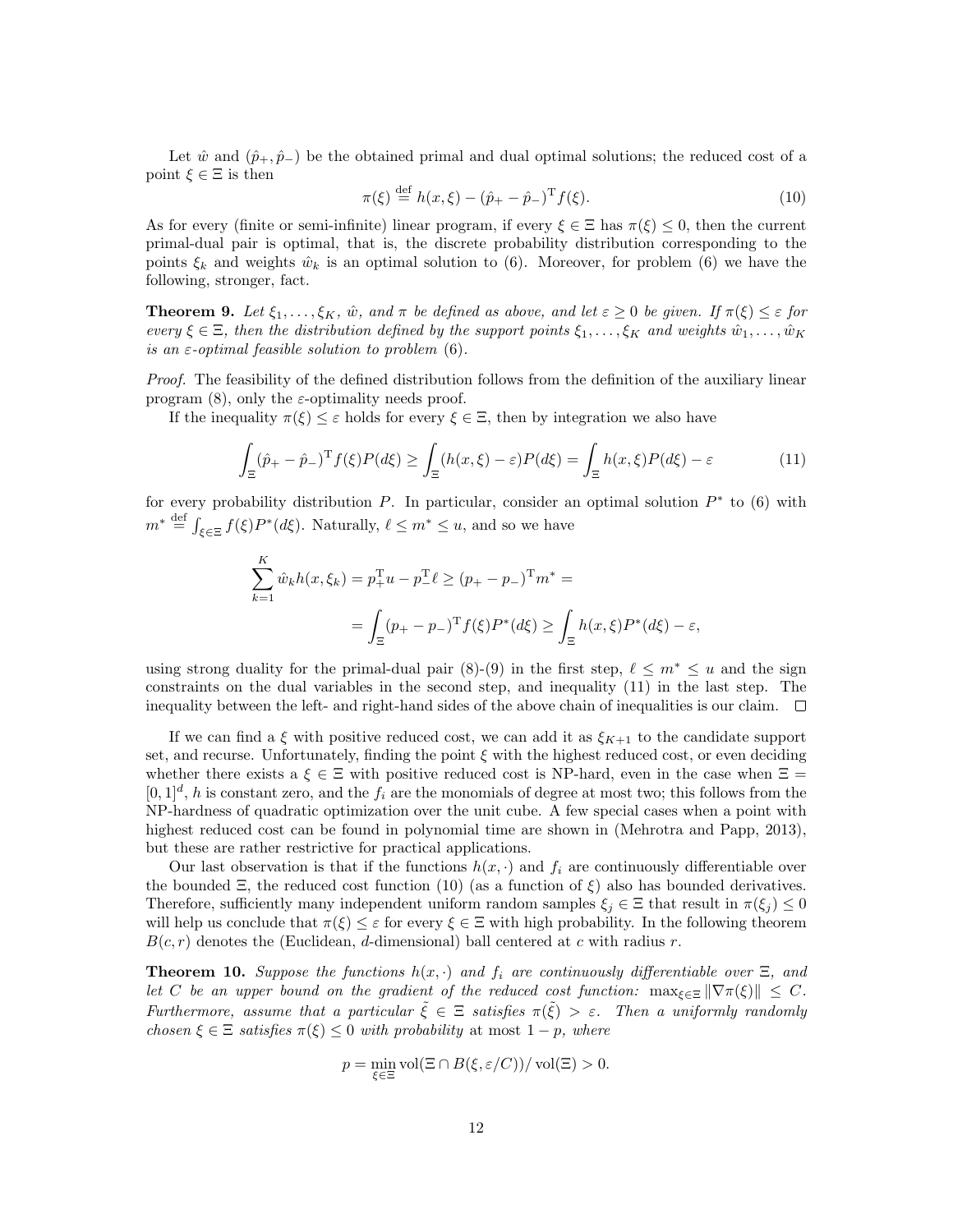In particular, if  $\Xi \subseteq \mathbb{R}^d$  is a convex set satisfying  $B(c_1,r) \subseteq \Xi \subseteq B(c_2,R)$  with some centers  $c_1$ and  $c_2$  and radii r and R we have

$$
p > (2\pi(d+2))^{-1/2} \left(\frac{r\varepsilon}{2RC}\right)^d
$$

.

Proof. If  $\pi(\tilde{\xi}) > \varepsilon$ , then  $\pi(\xi) > 0$  for every  $\xi$  in its neighborhood  $\Xi \cap B(\tilde{\xi}, \varepsilon/C)$ . Therefore, the assertion holds with  $p(\varepsilon, C) = \min_{\varepsilon \in \Xi} \text{vol}(\Xi \cap B(\xi, \varepsilon(C))/\text{vol}(\Xi)$ . This minimum exists, because Ξ is closed and bounded; and it is positive, because the intersection is a non-empty closed convex set for every center  $\xi$ .

To obtain the lower bound on p, we need to bound from below the volume of the intersection  $\Xi \cap B(\xi, \varepsilon/C)$ . Consider the right circular cone with apex  $\xi$  whose base is the  $(d-1)$ -dimensional intersection of  $B(c_1, r)$  and the hyperplane orthogonal to the line connecting  $c_1$  and  $\xi$ . This cone is contained within  $\Xi$ , and all of its points are at distance 2R or less from  $\xi$ . Shrinking this cone with respect to the center  $\xi$  with ratio  $\varepsilon/(2RC)$  yields a cone contained in  $\Xi \cap B(\xi, \varepsilon/C)$ . Using the volume of this cone as a lower bound on vol( $\Xi \cap B(\xi, \varepsilon/C)$ ) and the notation  $V_d(r)$  for the volume of the d-dimensional ball of radius  $r$ , we get

$$
\frac{\text{vol}(\Xi \cap B(\xi, \varepsilon/C))}{\text{vol}(\Xi)} \ge \frac{(d+1)^{-1}V_{d-1}(r)r}{V_d(R)} \left(\frac{\varepsilon}{2RC}\right)^d = \frac{\pi^{(d-1)/2}\Gamma((d+2)/2)}{(d+1)\pi^{d/2}\Gamma((d+1)/2)} \left(\frac{\varepsilon r}{2RC}\right)^d
$$

$$
= \pi^{-1/2} \frac{\Gamma((d+2)/2)}{2\Gamma((d+3)/2)} \left(\frac{\varepsilon r}{2RC}\right)^d > \pi^{-1/2} \cdot (2d+4)^{-1/2} \left(\frac{\varepsilon r}{2RC}\right)^d,
$$

with some lengthy (but straightforward) arithmetic in the last inequality, using the log-convexity of the gamma function.  $\Box$ 

Theorem 10, along with Theorem 9, allows us to bound the number of uniform random samples  $\xi \in \Xi$  we need to draw to be able to conclude with a fixed low error probability, that the optimal solution of (8) is an  $\varepsilon$ -optimal solution to (6). This is an explicit, although very conservative, bound: with  $\hat{p}$  given in each iteration, and known global bounds on the gradients of h and the components of f, an upper bound C on  $\|\nabla \pi(\cdot)\|$  can be easily computed in every iteration. (A global bound, valid in every iteration, can also be obtained whenever the dual variables  $\hat{p}$  can be bounded a priori.) This provides the (probabilistic) stopping criterion for the column generation for Algorithm 2.

In order to use Theorem 10, we need an efficient algorithm to sample uniformly from the set Ξ. This is obvious if  $\Xi$  has a very simple geometry, for instance, when  $\Xi$  is a d-dimensional rectangular box, simplex, or ellipsoid. Uniform random samples can also be generated efficiently from general polyhedral sets given by their facet-defining inequalities and also from convex sets, using random walks with strongly polynomial mixing times. See, for example, the survey (Vempala, 2005) or (Kannan and Narayanan, 2012) for uniform sampling methods in polyhedra, and (Lovász and Vempala, 2006) for general convex sets; (Huang and Mehrotra, 2013) gives a more detailed and up-to-date list of references on uniform sampling on convex sets.

We can now conclude that the semi-infinite convex program formulation of (DRO) can be solved using Algorithm 1, with Algorithm 2 and an efficient uniform sampling method serving as a probabilistic version of the oracle required by Assumption 2.

### 5 Numerical results

#### 5.1 Semi-infinite convex optimization problems

Most standard benchmark problems in the semi-infinite programming literature are linear. When the problem (SICP) is linear, Algorithm 1 reduces to the central cutting plane algorithm (except for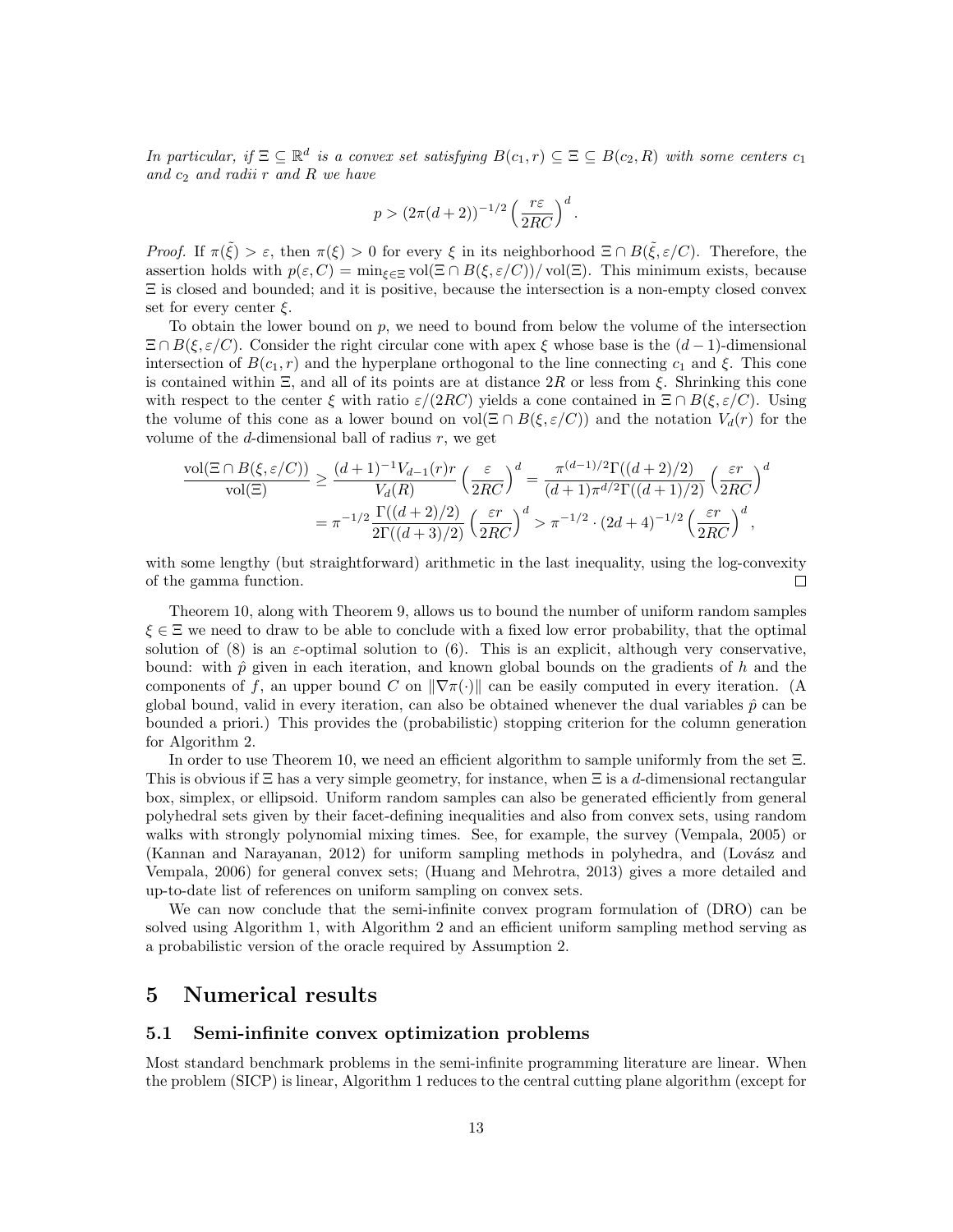**Algorithm 2** (Randomized column generation method to solve  $(6)-(7)$ ).

Parameters:  $M$ , the maximum number of random samples per iteration. (See the text for details on choosing this parameter.)

- Step 1. Find a finitely supported feasible distribution to (6) using Algorithm 1 in (Mehrotra and Papp, 2013). Let  $S = \{\xi_1, \ldots, \xi_K\}$  be its support.
- Step 2. Solve the primal-dual pair (8)-(9) for the optimal  $\hat{w}$ ,  $\hat{p}_+$ , and  $\hat{p}_-$ .
- Step 3. Sample uniform random points  $\xi \in \Xi$  until one with positive reduced cost  $h(x,\xi)$   $(\hat{p}_+ - \hat{p}_-)^T f(\xi)$  is found or the maximum number of samples M is reached.
- Step 4. If in the previous step a  $\xi$  with positive reduced cost was found, add it to S, increase K, and return to Step 2. Otherwise stop.

our more general centering); therefore we only consider convex non-linear test problems from the literature. The results in this section are based on an implementation of the central cutting plane and central cutting surface algorithms using the AMPL modeling language and the MOSEK and CPLEX convex optimization software. The comparison between the algorithms is based solely on the number of iterations. The running times for all the examples were comparable in all instances, and were less than 5 seconds on a standard desktop computer, except for the 20- and 40-dimensional instances of Example 3, where the central cutting plane method needed considerably more time to convergege than Algorithm 1.

We start by an illustrative example comparing the central cutting plane algorithm of Kortanek and No (1993) and our central cutting surface algorithm.

Example 1 (Tichatschke and Nebeling 1988).

minimize 
$$
(x_1 - 2)^2 + (x_2 - 0.2)^2
$$
  
\nsubject to  $(5\sin(\pi\sqrt{t})/(1+t^2))x_1^2 - x_2 \le 0 \quad \forall t \in [0,1]$   
\n $x_1 \in [-1,1], x_2 \in [0,0.2].$  (12)

The example is originally from (Tichatschke and Nebeling, 1988), and it is used frequently in the literature since. (In the original paper the problem appears with  $t \in [0,8]$  in place of  $t \in [0,1]$ in the infinite constraint set. We suspect that this is a typographic error: not only is that a less natural choice, but it also renders the problem non-convex.)

The optimal solution is  $x = (0.20523677, 0.2)$ . This problem is particularly simple, as only one cut is active at the optimal solution (it corresponds to  $\hat{t} \approx 0.2134$ ), and this is also the most violated inequality for every x.

We initialized both algorithms with the trivial upper bound 5 on the minimum, corresponding to the feasible solution  $(0, 0)$ . Tbl. 1 shows the progress of the two algorithms (using constant centering parameter  $s^{(k)} = 1$  in both algorithms), demonstrating that both algorithms have an empirical linear rate of convergence. The central cutting plane method generates more cuts (including multiple feasibility cuts at the point  $\hat{t}$ ). On the other hand, the cutting surface algorithm generates only a single cut at  $\hat{t}$  in the first iteration, and then proceeds by iterating through central feasible solutions until optimality is established.

Example 2 (Smallest enclosing sphere). The classic smallest enclosing ball and the smallest enclosing ellipsoid problems ask for the sphere or ellipsoid of minimum volume that contains a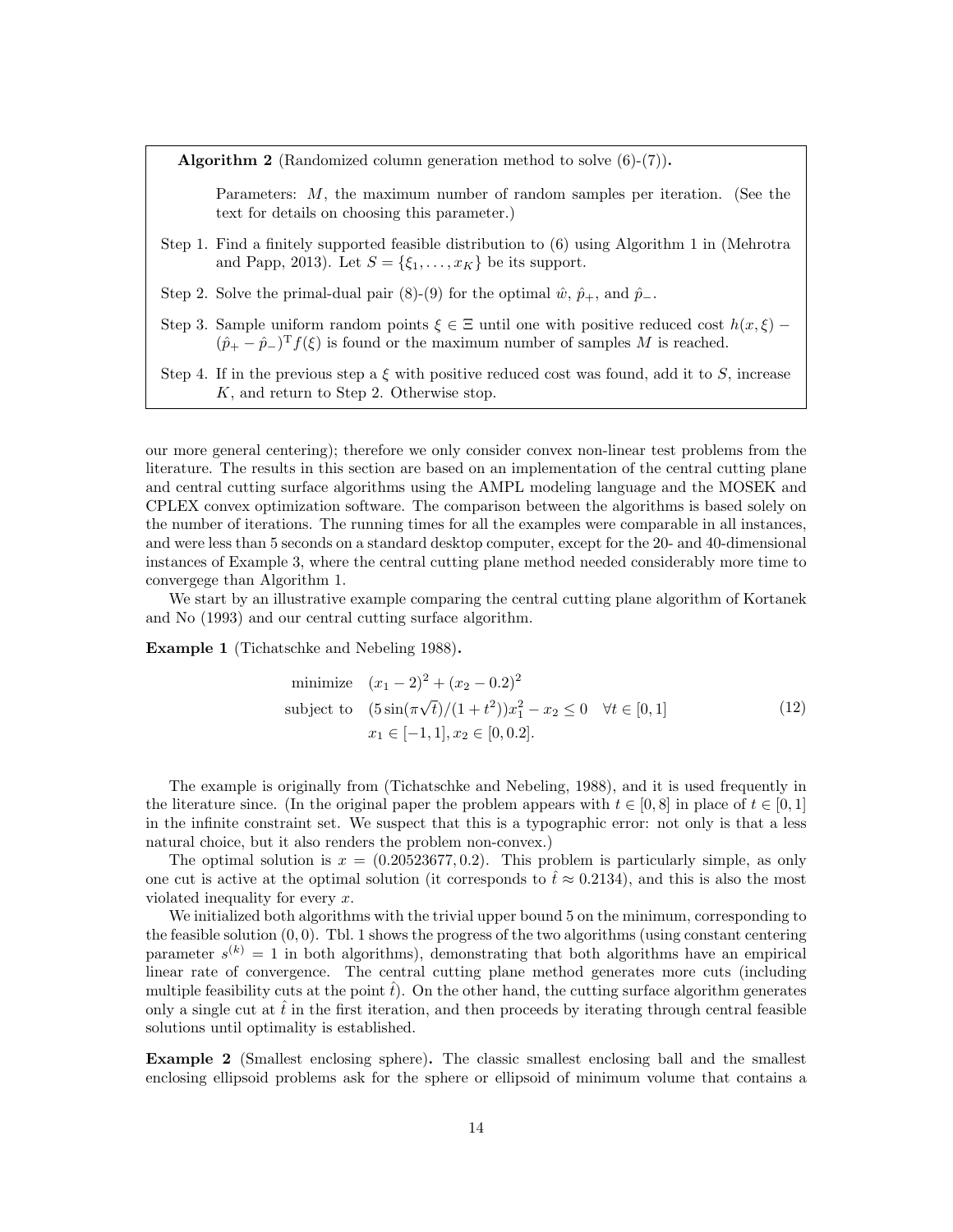|           |                     | cutting surface    |                   |                     | cutting plane<br>relative<br>optimality<br>cuts<br>error |               |  |
|-----------|---------------------|--------------------|-------------------|---------------------|----------------------------------------------------------|---------------|--|
| $\sigma$  | feasibility<br>cuts | optimality<br>cuts | relative<br>error | feasibility<br>cuts |                                                          |               |  |
| $10^{-4}$ |                     | 23                 | $10^{-4.283}$     |                     | 24                                                       | $10^{-4.856}$ |  |
| $10^{-5}$ |                     | 29                 | $10^{-5.413}$     |                     | 29                                                       | $10^{-5.083}$ |  |
| $10^{-6}$ |                     | 34                 | $10^{-6.356}$     |                     | 37                                                       | $10^{-6.157}$ |  |
| $10^{-7}$ |                     | 39                 | $10^{-7.304}$     |                     | 43                                                       | $10^{-7.174}$ |  |

Table 1: Comparison of the central cutting surface and central cutting plane algorithms in Example 1, with centering parameters  $s^{(k)} = 1$ .  $\sigma$  for the cutting plane algorithm is an identical measure of the distance from the optimal solutions as in Algorithm 1; both algorithms were terminated upon reaching  $\sigma < 10^{-7}$ . The relative error columns show the relative error from the true optimal objective function value. Both algorithms clearly exhibit linear convergence, but the cutting surface algorithm needs only a single cut and fewer iterations.

finite set of given points. Both of them admit well-known second order cone programming and semidefinite programming formulations. A natural generalization is the following: given a closed parametric surface  $p(t)$ ,  $t \in T$  (with some given  $T \subseteq \mathbb{R}^n$ ), find the sphere or ellipsoid of minimum volume that contains all points of the surface. These problems also have a semi-infinite convex programming formulation. The smallest enclosing sphere, centered at  $x$  with radius  $r$ , is given by the optimal solution of

minimize r subject to  $||x - p(t)|| \leq r$ ,  $\forall t \in T$ ,

whereas the smallest enclosing ellipsoid is determined by

maximize 
$$
(\det A)^{(1/n)}
$$
 subject to  $A \ge 0$  and  $||x - Ap(t)|| \le 1$ ,  $\forall t \in T$ .

In the latter formulation  $A \geq 0$  denotes that the matrix A is positive semidefinite. The objective function  $\log(\det(A))$  could also be used in place of  $\det(A)^{1/n}$ ; the two formulations are equivalent.

It was shown in (Papp and Alizadeh, 2011) that these problems also admit a semidefinite programming (SDP) formulation whenever every component of  $p$  is a polynomial or a trigonometric polynomial of a single variable. This yields a polynomial time solution, but the formulation might suffer from ill-conditioning whenever the degrees of the polynomials (or trigonometric polynomials) involved is too large. Additionally, the sum-of-squares representations of nonnegative (trigonometric) polynomials that the SDP formulation hinges on do not generalize to multivariate polynomials. The central surface cutting algorithm does not have comparable running time guarantees to those of semidefinite programming algorithms, but it is applicable in a more general setting (including multi-dimensional index sets  $T$  corresponding to multivariate polynomials), and does not suffer from ill-conditioning.

We give two examples of different complexity. First, consider the two-dimensional parametric curve

$$
p(t) = (c\cos(t) - \cos(ct), c\sin(t) - \sin(ct)), \quad c = 4.5, t \in [0, 4\pi].
$$
 (13)

This symmetric curve has a smallest enclosing circle centered at the origin, touching the curve at  $7 \text{ points.}$  (Fig. 1(a).)

Tbl. 2 shows the rate of convergence of the two algorithms (using constant centering parameter  $s^{(k)} = 1$  in both algorithms). The initial upper bound on the minimum was set to  $2(c+1)^2$ , obtained by a simple term-by-term bound on the objective. In this example, the number of optimality cuts is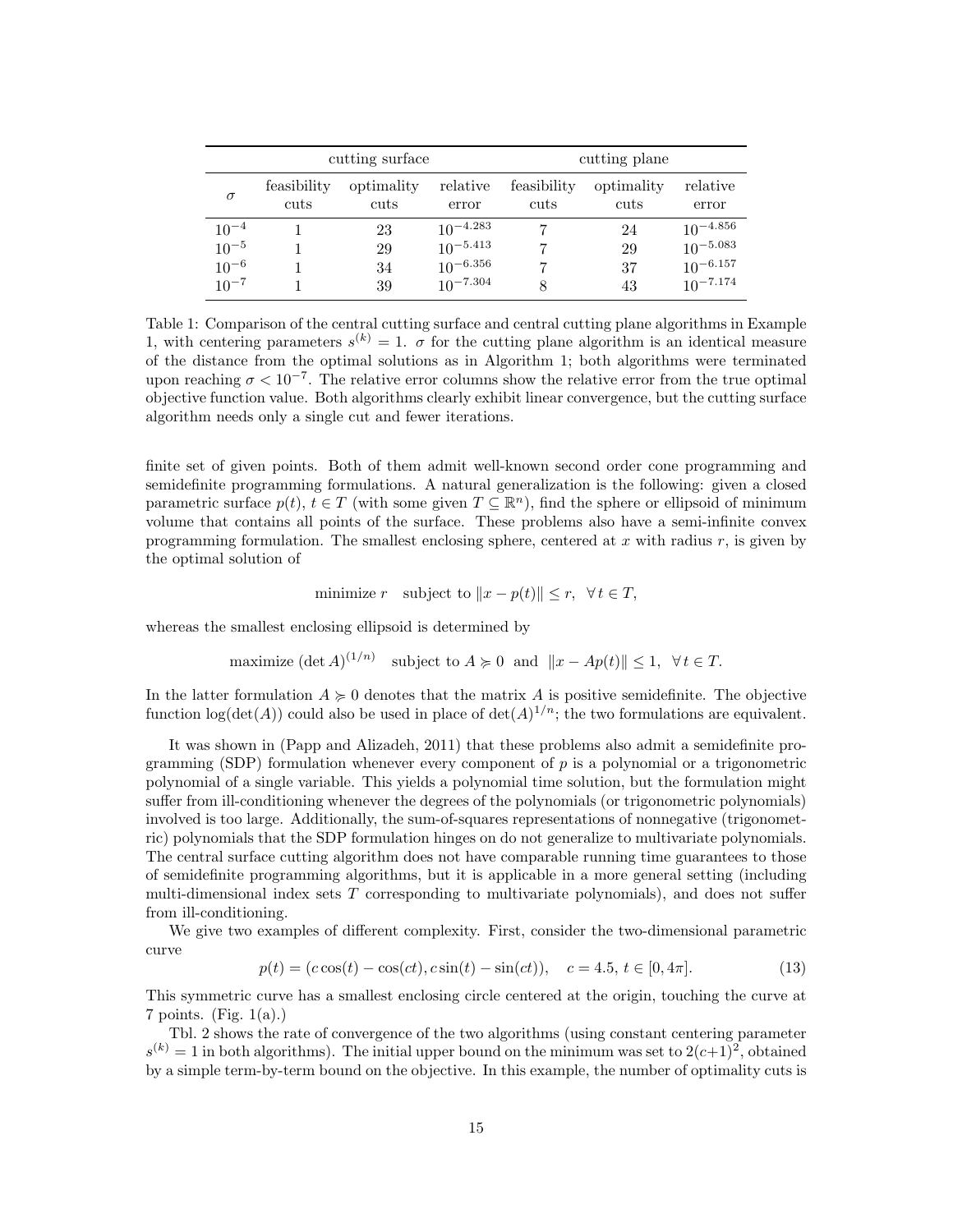

Figure 1: The parametric curves (13) and (14), and their smallest enclosing circles.

|           |                     | cutting surface    |                   | cutting plane       |                    |                   |  |
|-----------|---------------------|--------------------|-------------------|---------------------|--------------------|-------------------|--|
| $\sigma$  | feasibility<br>cuts | optimality<br>cuts | relative<br>error | feasibility<br>cuts | optimality<br>cuts | relative<br>error |  |
| $10^{-4}$ | 6                   | 16                 | $10^{-5.267}$     | 12                  | 16                 | $10^{-5.705}$     |  |
| $10^{-5}$ |                     | 20                 | $10^{-6.845}$     | 13                  | 18                 | $< 10^{-10}$      |  |
| $10^{-6}$ |                     | 23                 | $< 10^{-10}$      | 14                  | 22                 | $< 10^{-10}$      |  |
| $10^{-7}$ |                     | 26                 | $< 10^{-10}$      | 14                  | 27                 | $< 10^{-10}$      |  |
| $10^{-8}$ |                     | 28                 | $< 10^{-10}$      | 14                  | 28                 | $< 10^{-10}$      |  |

Table 2: Comparison of the central cutting surface and central cutting plane algorithms on the first curve of Example 2, with centering parameters  $s^{(k)} = 1$ .  $\sigma$  for the cutting plane algorithm is an identical measure of the distance from the optimal solutions as in Algorithm 1; both algorithms were terminated upon reaching  $\sigma < 10^{-8}$ .

approximately the same for the two algorithms, but there is a difference in the number of feasibility cuts, and consequently in the total number of iterations.

Now consider an asymmetric, high-degree variant of the previous problem, depicted on Fig. 1(b):

$$
p(t) = (c\cos(t) - \cos(ct), \sin(20t) + c\sin(t) - \sin(ct)), \quad c = 40, t \in [0, 2\pi].
$$
 (14)

The center is no longer at the origin, and a closed form description of the circle is difficult to obtain. The semidefinite programming based solution of (Papp and Alizadeh, 2011) is theoretically possible, but practically not viable, owing to the high degree of the trigonometric polynomials involved. Tbl. 3 shows the rate of convergence of the two algorithms (using constant centering parameter  $s^{(k)} = 1$  in the cutting surface algorithm).

In our final example we consider a generalization of the above problems, a problem with second order cone constraints of dimension higher than two, and investigate the hypothesis that cutting surfaces may be particularly advantageous in higher dimensions, when a polyhedral approximation of the feasible set is expensive to build.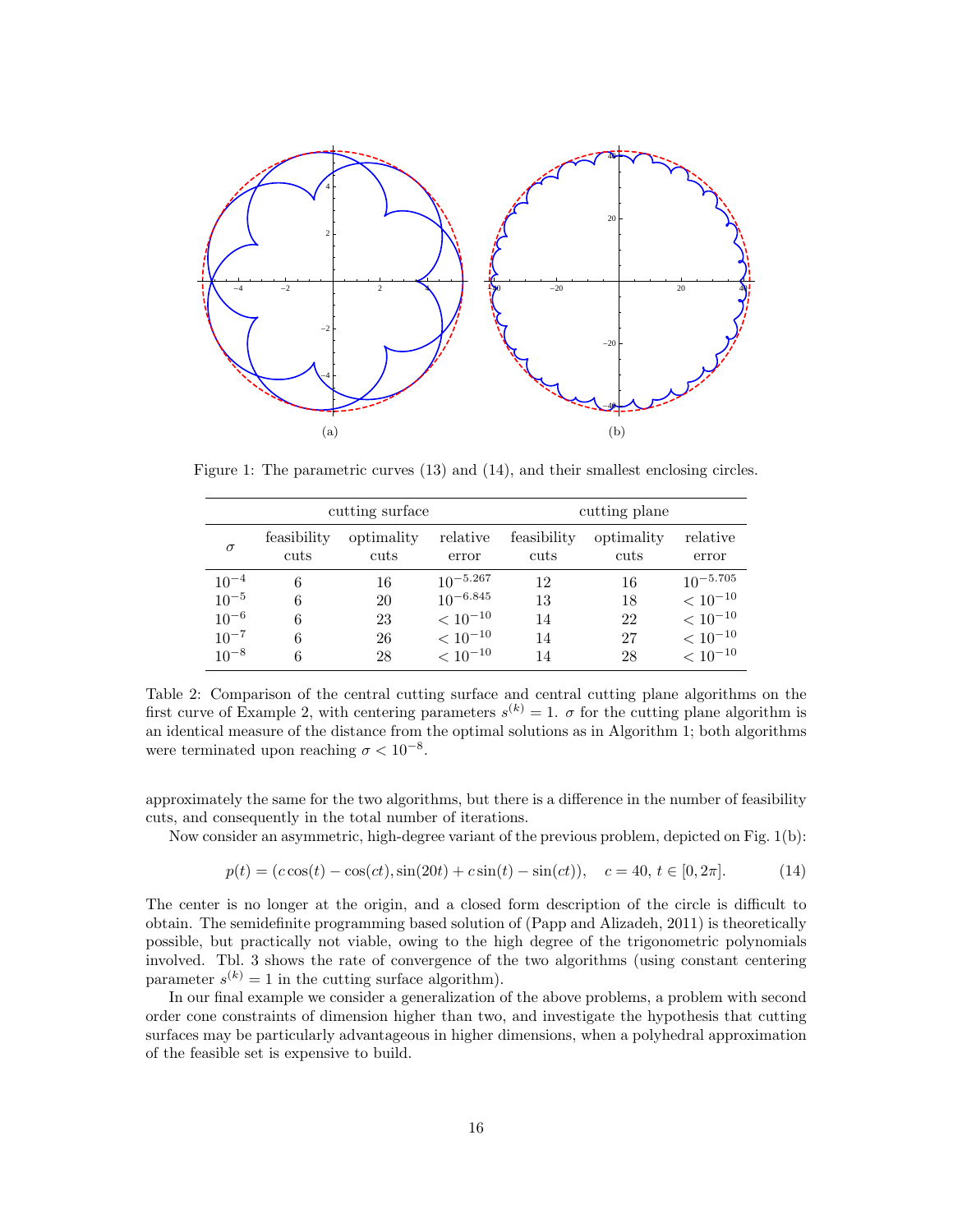|           |                     | cutting surface    |                   | cutting plane       |                    |                   |  |
|-----------|---------------------|--------------------|-------------------|---------------------|--------------------|-------------------|--|
| $\sigma$  | feasibility<br>cuts | optimality<br>cuts | relative<br>error | feasibility<br>cuts | optimality<br>cuts | relative<br>error |  |
| $10^{-4}$ | 6                   | 23                 | $10^{-7.517}$     | 15                  | 21                 | $10^{-5.321}$     |  |
| $10^{-5}$ | 6                   | 26                 | $10^{-8.463}$     | 15                  | 24                 | $10^{-8.463}$     |  |
| $10^{-6}$ | 6                   | 29                 | $< 10^{-10}$      | 17                  | 27                 | $< 10^{-10}$      |  |
| $10^{-7}$ | 6                   | 32                 | $< 10^{-10}$      | 17                  | 30                 | $< 10^{-10}$      |  |
| $10^{-8}$ |                     | 35                 | $< 10^{-10}$      |                     | 34                 | $< 10^{-10}$      |  |

Table 3: Comparison of the central cutting surface and central cutting plane algorithms on the second curve of Example 2, with centering parameters  $s^{(k)} = 1$ .  $\sigma$  for the cutting plane algorithm is an identical measure of the distance from the optimal solutions as in Algorithm 1; both algorithms were terminated upon reaching  $\sigma < 10^{-8}$ . The relative error columns show the relative error from the true optimal objective function value.

Example 3. Consider the SICP

$$
\min_{x \in [-1,1]^n} \max_{t \in [0,1]} \sum_{i=1}^n (ix_i - i/n - \sin(2\pi t + i))^2.
$$

It is easy to see that the optimal solution is  $x = (1/n, 1/n, \ldots, 1/n)$ .

The initial upper bound  $U = 4n$  on the minimum can be obtained by taking a term-by-term upper bound of the objective at  $x = 0$ . We used this bound to initialize the central cutting surface and central cutting plane algorithms. As in the above examples, we used the centering parameter  $s^{(k)} = 1$  in both algorithms.

Tbl. 4 shows the number of feasibility cuts and the the number of optimality cuts necessary until the stopping condition  $\sigma < 10^{-6}$  is satisfied for different values of n.

|                                  | $n =$ |         | 10        | 20                                      | 40                  |
|----------------------------------|-------|---------|-----------|-----------------------------------------|---------------------|
| cutting surface<br>cutting plane |       | $13+19$ | $16 + 17$ | $15 + 19$<br>$93+14$ $290+15$ $1179+15$ | $15 + 22$<br>>10000 |

Table 4: Comparison of the central cutting surface and central cutting plane algorithms on Example 3, for different values of  $n$  (the number of decision variables). Each entry in the table is in the format the number of feasibility cuts  $+$  the number of optimality cuts, obtained with the centering parameter  $s^{(k)} = 1$ . Both algorithms were terminated upon reaching  $\sigma < 10^{-6}$  or after 10000 cuts.

It is clear that in this example the number of feasibility cuts (and the total number of cuts) in the cutting plane algorithm grows much more rapidly with dimension than in the cutting surface algorithm. This is consistent with the fact that, unless strong centering is applied, a good polyhedral approximation (for cutting planes) or conic approximation (for cutting surfaces) of the feasible set needs to be built, which requires considerably more planar cuts han surface cuts. In the next section we consider the effect of centering further.

#### 5.1.1 The effect of the centering parameter

The fact in Examples 1 and 2 most generated cuts are optimality cuts, not feasibility cuts, suggests that our default setting of the centering parameter,  $s^{(k)} = 1$  in each iteration k, might not be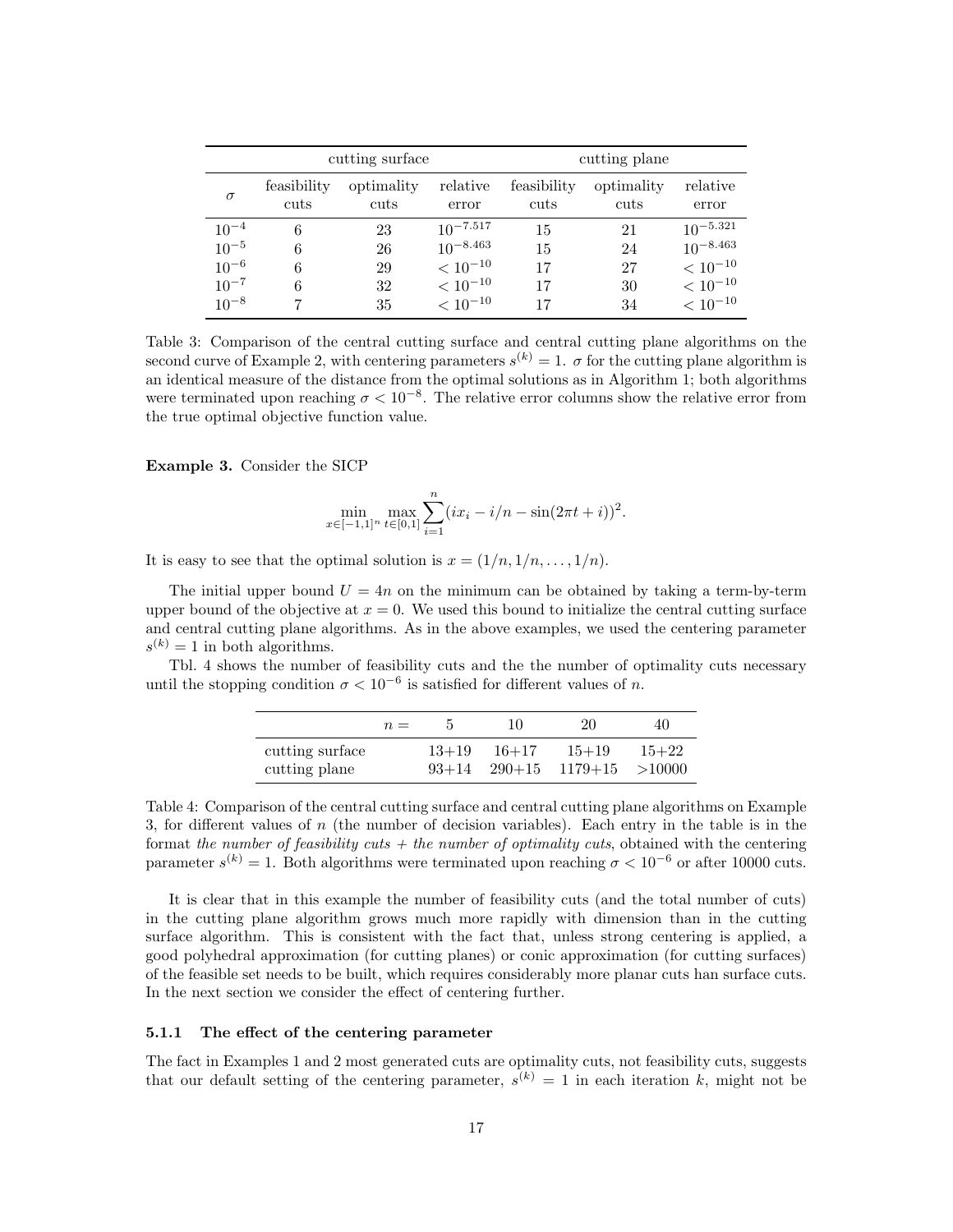optimal. At the other extreme,  $s^{(k)} = 0$  is expected to yield infeasible solutions in all iterations but the last. Another natural choice for the centering parameter, as discussed in Section 2, is the gradient of the norm of the violated inequality, which is suggested by Kortanek and No in their central cutting plane algorithm. Finally, our convergence proof shows that one can also use a constant multiple of this gradient norm. Example 3 also suggests that the centering parameter that keeps a balance between feasibility and optimality cuts might be different for the two algorithms, and that centering might be less important for cutting planes than for cutting planes (which must avoid building expensive polyhedral approximations of the feasible set around points that are far from the optimum). In this section we further examine (empirically) the effect of the centering parameter.

The smallest examples above solved by the cutting surface algorithm with no centering in only two iterations; for instance, in Example 1, the cutting surface algorithm generates one feasibility cut (at the same point  $\hat{t}$  as the cutting surface algorithm with centering), and then one optimality cut, after which the optimality is proven.

For a non-trivial example, consider the second instance of the smallest enclosing sphere problems in Example 2, with the parametric curve defined in (14), and solve again the corresponding SICP problem using Algorithm 1, as well as the central cutting plane algorithm of Kortanek and No, using different constant centering parameters  $s^{(k)}$ . Tbls. 5 and 6 show the number of feasibility and optimality cuts for different values of this parameter.

| $s^{(k)}$                                               | $10^{-9}$ |                                   | $10^{-7}$ $10^{-5}$ $10^{-3}$ $10^{-2}$ $10^{-1}$ |                      |         |    | $\overline{1}$ . | $10^{1}$  | $10^{2}$   |
|---------------------------------------------------------|-----------|-----------------------------------|---------------------------------------------------|----------------------|---------|----|------------------|-----------|------------|
| cutting surfaces<br>feasibility cuts<br>optimality cuts | 9<br>2    | 8<br>2                            | 3                                                 | 4                    | 6       | 11 | 35               | 9<br>190  | 10<br>1496 |
| cutting planes<br>feasibility cuts<br>optimality cuts   | 18<br>2   | 18<br>$\mathcal{D}_{\mathcal{L}}$ | 16<br>3                                           | 16<br>$\overline{4}$ | 16<br>6 | 11 | 34               | 23<br>195 | 27<br>1827 |

Table 5: The effect of centering on the number of cuts in the central cutting surface and central cutting plane algorithms using constant centering parameter.

| $s^{(k)}/\ \nabla g(s^{(k),t^{(k)}})\ $                 | $10^{-9}$ $10^{-7}$ $10^{-5}$ $10^{-3}$ $10^{-2}$ $10^{-1}$ |         |         |          |          |           |            |
|---------------------------------------------------------|-------------------------------------------------------------|---------|---------|----------|----------|-----------|------------|
| cutting surfaces<br>feasibility cuts<br>optimality cuts | 2                                                           | 3       |         |          | 33       | 9<br>183  | 10<br>1379 |
| cutting planes<br>feasibility cuts<br>optimality cuts   | 18<br>2                                                     | 18<br>3 | 16<br>6 | 16<br>10 | 16<br>30 | 26<br>155 | 22<br>1524 |

Table 6: The effect of centering on the number of cuts in the central cutting surface and central cutting plane algorithms using a constant multiple of the gradient norm as centering parameter. The italic numbers indicate the Kortanek–No central cutting plane algorithm.

Now let us consider Example 3, and solve it again with choices for of the centering parameter. Tbl. 4 in the previous section shows the results for  $s^{(k)} = 1$ . Tbl. 7 shows what happens with no centering, while Tbls. 8–10 show results with centering using different multiples of the gradient norm.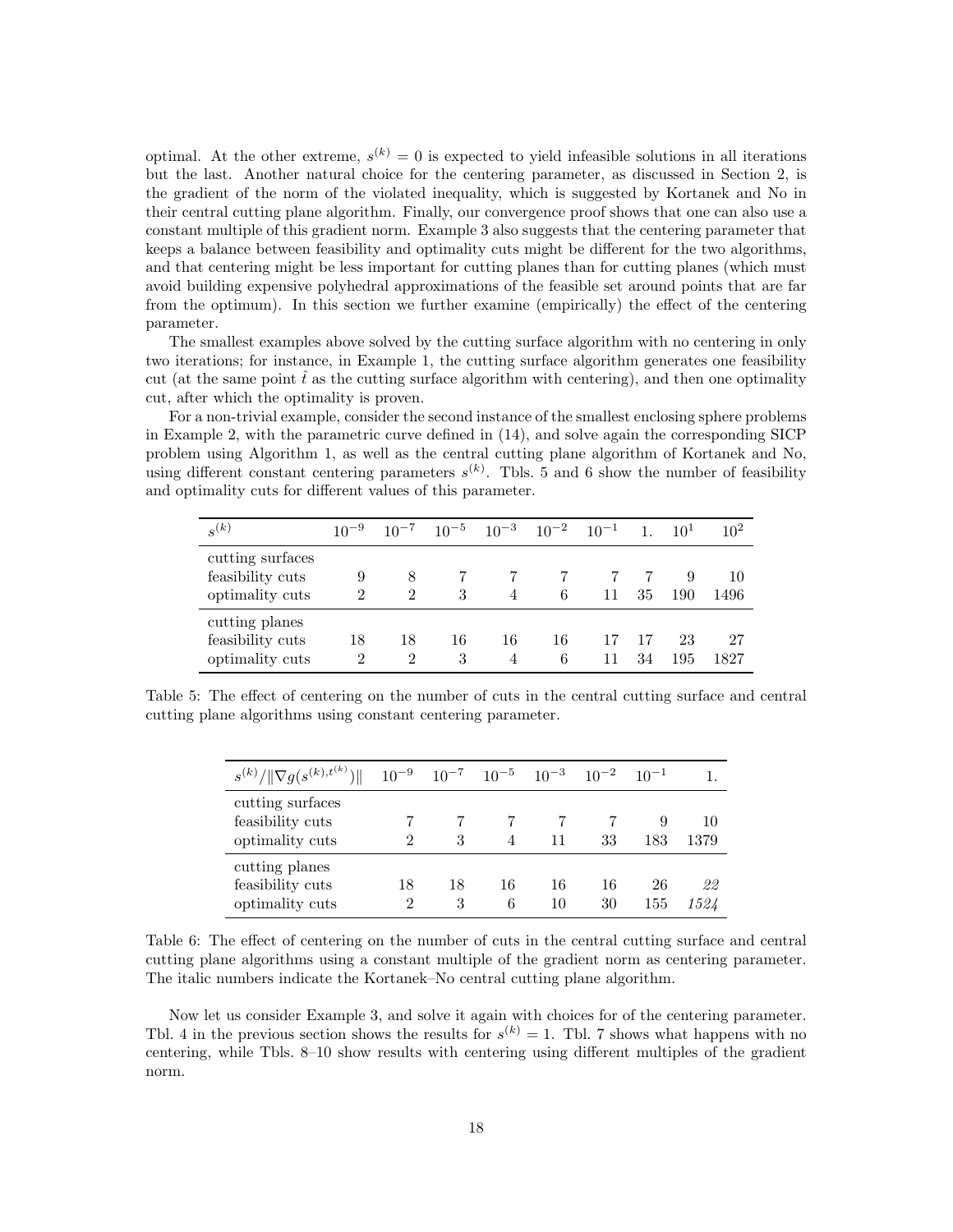|                 | $n =$ |        | 10        | 20               | 40     |
|-----------------|-------|--------|-----------|------------------|--------|
| cutting surface |       | $14+1$ | $17 + 1$  | $22+1$           | $22+1$ |
| cutting plane   |       | $94+1$ | $402 + 1$ | $4972+1 > 10000$ |        |

Table 7: Results from Example 3 using  $s^{(k)} = 0$  (no centering). Each entry in the table shows the number of feasibility cuts  $+$  the number of optimality cuts.

|                                  | $n =$ | $\mathbf{p}$ | 10                               | 20                               | 40        |
|----------------------------------|-------|--------------|----------------------------------|----------------------------------|-----------|
| cutting surface<br>cutting plane |       |              | $13+8$ $15+11$<br>$87+6$ $304+9$ | $16 + 20$<br>$1139+16$ $4510+34$ | $11 + 47$ |

Table 8: Results from Example 3 using  $s^{(k)} = 10^{-2} ||\nabla||$ . Each entry in the table shows the number of feasibility cuts  $+$  the number of optimality cuts.

|                                  | $n =$ | 5.        | 10                                  | 20       | 40                     |
|----------------------------------|-------|-----------|-------------------------------------|----------|------------------------|
| cutting surface<br>cutting plane |       | $15 + 24$ | -14+48<br>$99+18$ $279+36$ $922+87$ | $13+123$ | $10 + 369$<br>3483+232 |

Table 9: Results from Example 3 using  $s^{(k)} = 10^{-1} ||\nabla||$ . Each entry in the table shows the number of feasibility cuts  $+$  the number of optimality cuts.

|                                  | $n =$ |                      | 10                                | 20         | 40                        |
|----------------------------------|-------|----------------------|-----------------------------------|------------|---------------------------|
| cutting surface<br>cutting plane |       | $12+175$<br>$92+102$ | $12 + 383$<br>$250+247$ $823+705$ | $11 + 886$ | $8 + 3115$<br>$2990+1971$ |

Table 10: Results from Example 3 using  $s^{(k)} = \|\nabla\|$ . Each entry in the table shows the number of feasibility cuts  $+$  the number of optimality cuts.

The results exhibit some interesting phenomena. First, the cutting surface algorithm benefits less from strong centering than cutting planes. It is also apparent that cutting planes require higher values for the centering parameter before the intermediate solutions become central (feasible). The results also indicate that the central cutting plane algorithm is more sensitive to the choice of the centering parameter than the cutting surface algorithm. Finally, it appears that in the highdimensional instances cutting planes cannot compete with even the plain, uncentered, cutting surfaces, regardless of the type of centering used in the cutting plane method.

#### 5.2 Robust, distributionally robust, and stochastic optimization

To illustrate the use of the central cutting surface algorithm in moment robust optimization (Section 4), we return to Example 1, and turn it into a problem with robust stochastic constraints:

#### Example 4.

minimize 
$$
(x_1 - 2)^2 + (x_2 - 0.2)^2
$$
  
\nsubject to  $\mathbb{E}_P[(5\sin(\pi\sqrt{t})/(1+t^2))x_1^2 - x_2] \le 0 \quad \forall P \in \mathfrak{P}_m$   
\n $x_1 \in [-1, 1], x_2 \in [0, 0.2],$  (15)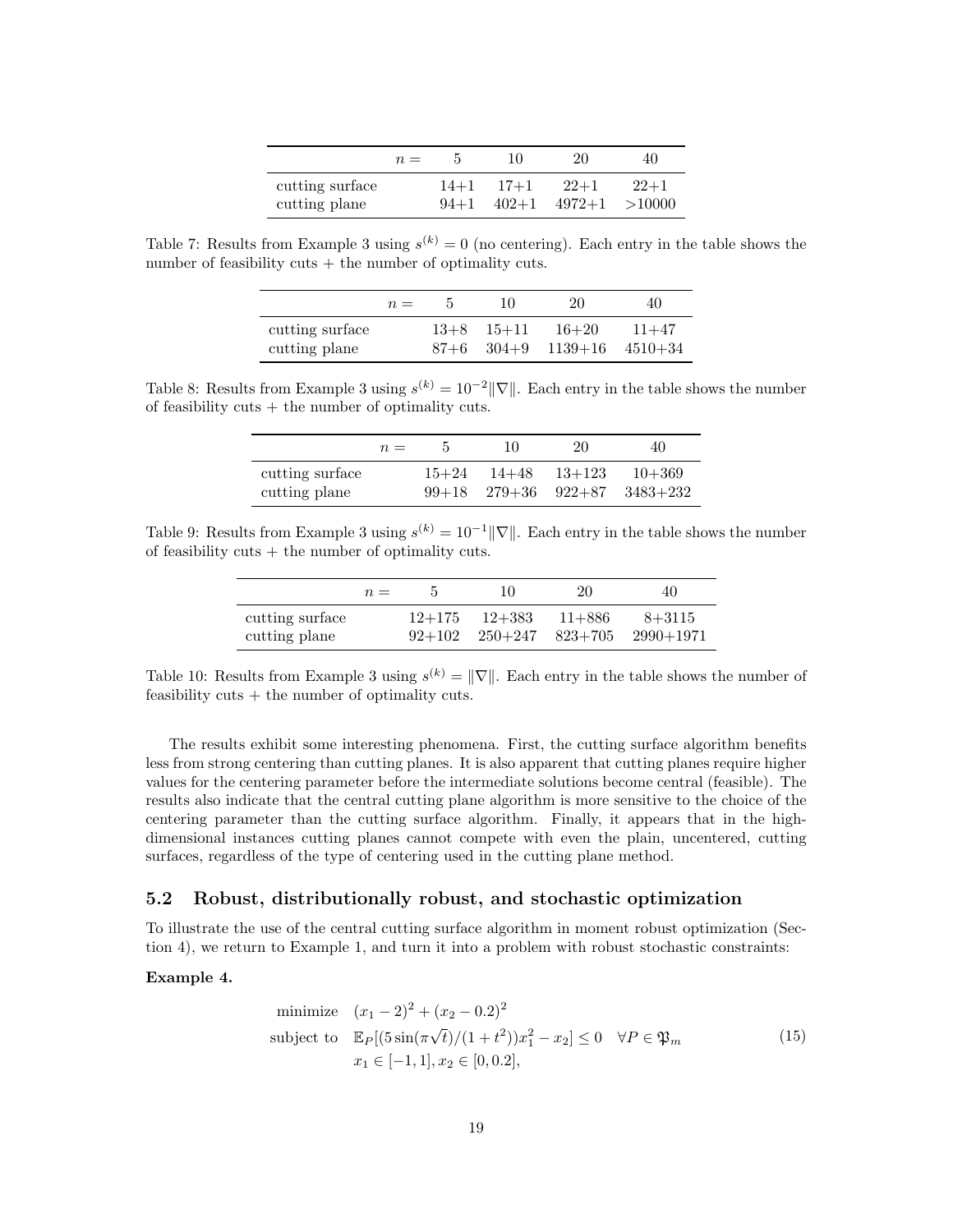where  $\mathfrak{P}_m$  is a set of probability distributions supported on  $\Xi = [0, 1]$  with prescribed polynomial moments up to order m:

$$
\mathfrak{P}_m \stackrel{\text{def}}{=} \{P \,|\, \mathbb{E}_P[\xi^i] = 1/(i+1), i = 1, \ldots, m\}.
$$

Setting  $m = 0$  in the above formulation gives the classic robust optimization version of the problem, which is equivalent to the original Example 1.

At the other extreme,  $\mathfrak{P}_{\infty}$  contains only the uniform distribution supported on [0, 1]. Therefore, solving (15) for  $m = \infty$  amounts to solving a stochastic programming problem with a continuous scenario set. (Recall Theorem 7.) We solved a highly accurate deterministic approximation of this problem by replacing the continuous scenario set with a discrete one, corresponding to the 256-point Gaussian rule for numerical integration.

The solutions to problem  $(15)$  for increasing values of m correspond to less and less conservative (or risk-averse) solutions. It is instructive to see how the solutions of these problems evolve as we impose more and more moment constraints, moving from the robust optimization solution to the stochastic programming solution. Interestingly, at the same time, there is no increase in the number of cuts necessary to find the optimum.

The results are summarized in Tbl. 11. Note the rather large difference between the optimal values of  $x_1$  and the objective function upon the addition of the first few moment constraints.

| $\boldsymbol{m}$ | optimality cuts | feasibility cuts | $x_1$   | x <sub>2</sub> | $\boldsymbol{z}$ |
|------------------|-----------------|------------------|---------|----------------|------------------|
| $\theta$         | 4               | 3                | 0.20527 | 0.2            | 3.2211           |
|                  | 5               | 3                | 0.24654 | 0.2            | 3.0746           |
| 2                | 5               | $\overline{2}$   | 0.24712 | 0.2            | 3.0726           |
| 3                | 5               | $\overline{2}$   | 0.26242 | 0.2            | 3.0192           |
| $\overline{4}$   | 5               | $\overline{2}$   | 0.26797 | 0.2            | 2.9999           |
| 5                | 5               | $\overline{2}$   | 0.26978 | 0.2            | 2.9937           |
| 6                | 4               | $\mathfrak{D}$   | 0.27042 | 0.2            | 2.9914           |
| $\infty$         | n/a             | n/a              | 0.27181 | 0.2            | 2.9866           |

Table 11: Comparison of the solutions of problem (15) with different moment constraints.  $m = 0$ is conventional robust optimization,  $m = \infty$  corresponds to conventional stochastic programming. Intermediate values of m yield solutions at different levels of risk-aversion. The solutions were obtained using Algorithm 1, with stopping condition  $\sigma < 10^{-8}$ , except for  $m = \infty$  (see text).

#### 5.2.1 A portfolio optimization example

We illustrate the use of Algorithms 1 and 2 for the solution of (DRO) using a portfolio optimization example motivated by (Delage and Ye, 2010). In our experiments we randomly chose three assets from the 30 Dow Jones assets, and tracked for a year the performance of a dynamically allocated portfolio that was rebalanced daily. Each day the 30-day history of the assets were used to estimate the moments of the return distribution, and reallocate the portfolio according following the optimal moment-robust distribution.

We split the results into two parts: we carried out the simulation using both 2008 and 2009 data to study the properties of the optimal portfolios under very different market conditions (hectic and generally downward in 2008, versus strongly increasing in 2009). In both cases we looked at portfolios optimized using different moment constraints (or, using the notation of Example 4, we used different sets  $\mathfrak{P}_m$ ). We tracked a portfolio optimized using only first and second moment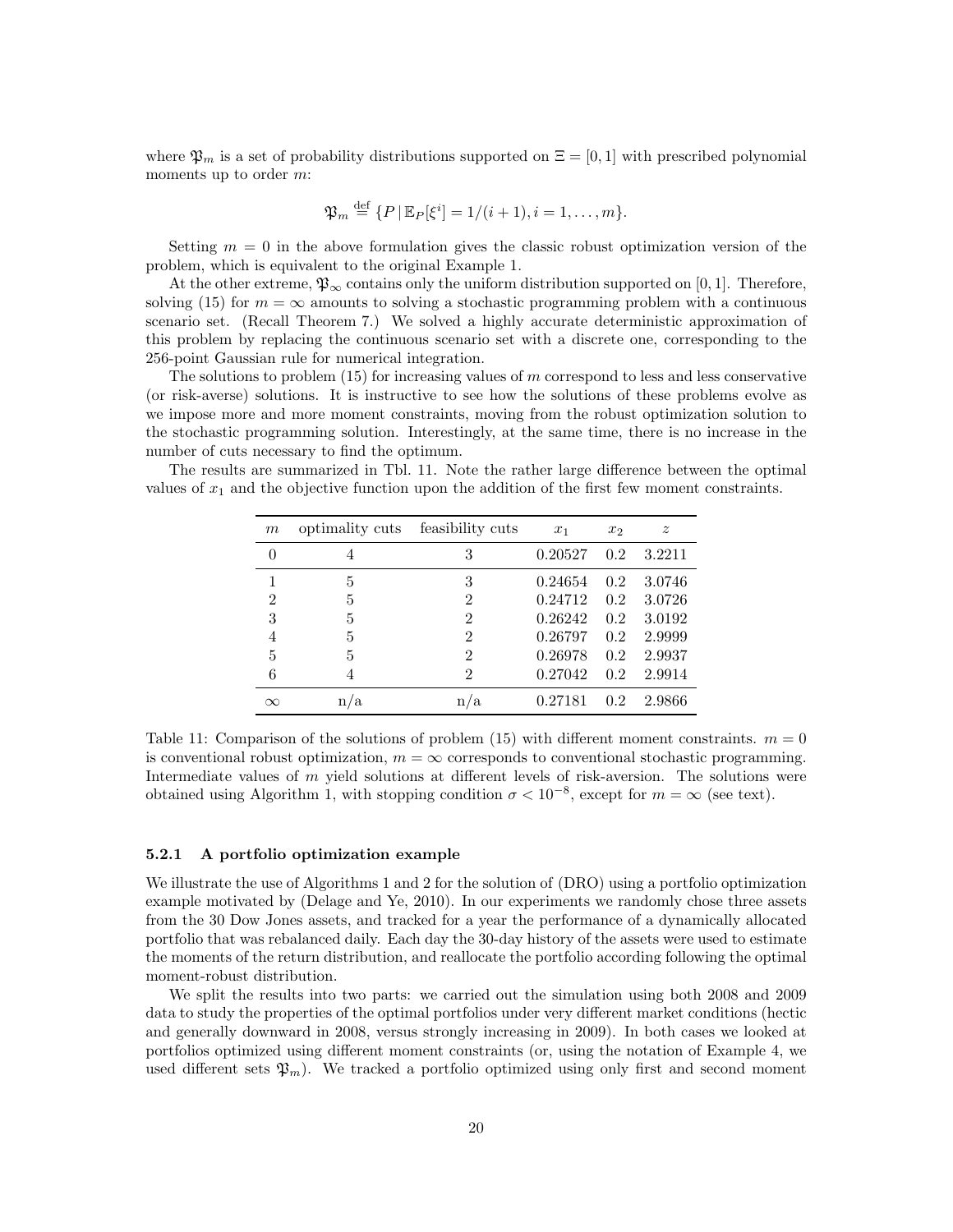

Figure 2: The performance of two moment-robust portfolios rebalanced daily, compared to market performance. The market (solid, green) is the Dow Jones index scaled to have value 1 at the start of the experiment (day 31). The red dashed line shows the value of a portfolio optimized using the first and second moment information of the last 30 days' return. (Hence the curve starts at day 31.) The blue dot-dashed line shows the value of a portfolio optimized using the same moments and also the third and fourth marginal moments of the last 30 days' return. As expected, the first, more conservative portfolio outperforms the second one whenever the market conditions are bad, and only then. Both robust portfolios avoid the sharp drop in 2008 by not investing.

constraints, and one where the third and fourth marginal moments were also constrained. Sample plots are shown in Fig. 2, where the selected assets were AXP, HPQ, and IBM.

The results show the anticipated trends: the more conservative portfolio (optimized for the worst case among all return distributions compatible with the observed first and second moments) invests generally less, and avoids big losses better than the second portfolio (which is optimized for the worse case among a smaller set of distributions), at the price of missing out on a larger possible return.

The algorithm was implemented in Matlab R2012a (Windows 7 64-bit), using the interior-point solver IPOPT 3.10.2 for the solution of the master problems and the linear programming solver CPLEX 12.5 for the cut generation oracle subproblems, and was run on a desktop computer with an Intel Xeon 3.06GHz CPU. Tbls. 12 and 13 show the summary statistics of the algorithms performance, separately for the instances with up to second moment constraints and for the instances with moment constraints of order up to 4. The stopping criterion for the cutting surface algorithm was  $\sigma < 10^{-3}$ .

|                             | mın    | 25%    | median | $75\%$ | max    |
|-----------------------------|--------|--------|--------|--------|--------|
| master problem time [sec]   | 0.1708 | 0.52   | 0.77   | 1.14   | 2.05   |
| master problem iterations   | 2      |        |        | 5      | 10     |
| subproblem time [sec]       | 0.0140 | 1.47   | 21.28  | 43.77  | 180.77 |
| subproblem iterations       |        | 27     | 54     | 87.25  | 186    |
| total wall-clock time [sec] | 9.4851 | 19.854 | 75.089 | 109.81 | 312    |

Table 12: Summary statistics of the moment robust optimization algorithm on the portfolio optimization example with moment constraints up to order 2. Each problem instance corresponds to one day in year 2008 or 2009; the table shows iteration count and timing results per instance.

As expected, the bottleneck of the algorithm is the randomized cut generation oracle: Algorithm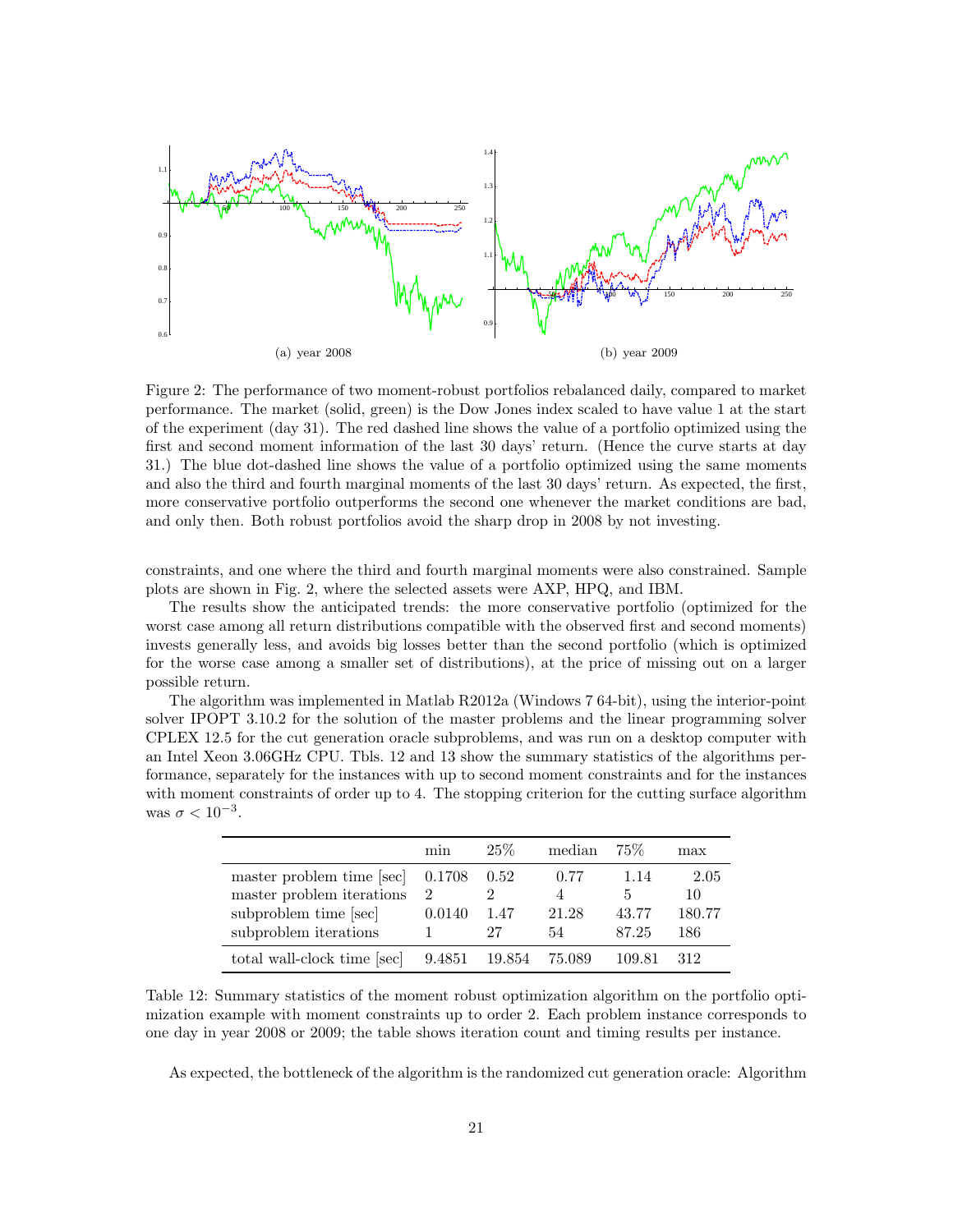|                                                        | m <sub>1</sub> n        | $25\%$ | median     | 75%        | $\max$      |
|--------------------------------------------------------|-------------------------|--------|------------|------------|-------------|
| master problem time [sec]<br>master problem iterations | 0.2049<br>$\mathcal{D}$ | 0.412  | 0.602      | 0.775      | 1.04<br>5   |
| subproblem time [sec]<br>subproblem iterations         | 0.0182                  | 9.551  | 15.1<br>43 | 28.1<br>87 | 88.2<br>986 |
| total wall-clock time [sec]                            | 9.6945                  | 11.192 | - 17.666   | 29.738     | 136.87      |

Table 13: Summary statistics of the moment robust optimization algorithm on the portfolio optimization example with moment constraints up to order 4.

2 takes considerably longer time to find a distribution whose corresponding constraint is violated than it takes to solve the master problems, which are very small convex optimization problems. Nevertheless, the cutting surface algorithm achieved very fast convergence (requiring less then 5 iterations for most instances), and therefore most problems were solvable within one minute.

### 6 Conclusion

The convergence of the central cutting surface algorithm was proven under very mild assumptions, which are essential to keep the problem at hand convex, with a non-empty interior. The possibility of using non-differentiable functions in the constraints whose subgradients may not be available, as well as using an infinite dimensional constraint set may extend the applicability of semi-infinite programming to new territories. We also found that the number of surface cuts can be considerably lower than the number of linear cuts in cutting plane algorithms, which compensates for having to solve a convex optimization problem in each iteration instead of a linear programming problem.

Our main motivation was distributionally robust optimization, but we hope that other applications involving constraints on probability distributions, and other problems involving a highdimensional index set  $T$ , will be forthcoming.

Distributionally robust optimization with multivariate distributions is a relatively recent area, where not even the correct algorithmic framework to handle the arising problems can yet be agreed upon. Methods proposed in the most recent literature include interior point methods for semidefinite programming and the ellipsoid method, but these are not applicable in the presence of moment constraints of order higher than two. Our algorithm is completely novel in the sense that it is the first semi-infinite programming approach to distributionally robust optimization, and it is also the most generally applicable algorithm proposed to date.

Although it can hardly be expected that the semi-infinite programming based approach will be as efficient as the polynomial time methods proposed for the special cases, further research into moment matching scenario generation and distribution optimization algorithms may improve on the efficiency of our method. Simple heuristics might also be beneficial. For example, if several cuts (corresponding to probability distributions  $P_1, \ldots, P_k$ ) have already been found and added to the master problem, then before searching for the next cut among distributions supported on the whole domain Ξ, we can first search among distributions supported on the union of the support of the distributions  $P_1, \ldots, P_k$ . This is a considerably cheaper step, which requires only the solution of a (finite) linear program, whose solution can be further accelerated by warmstarting.

Since without third and fourth moment information the overall shape of a distribution cannot be determined even approximately, we expect that future successful algorithms in distributionally robust optimization will also have the ability of including higher order moment information in the definition of the uncertainty sets.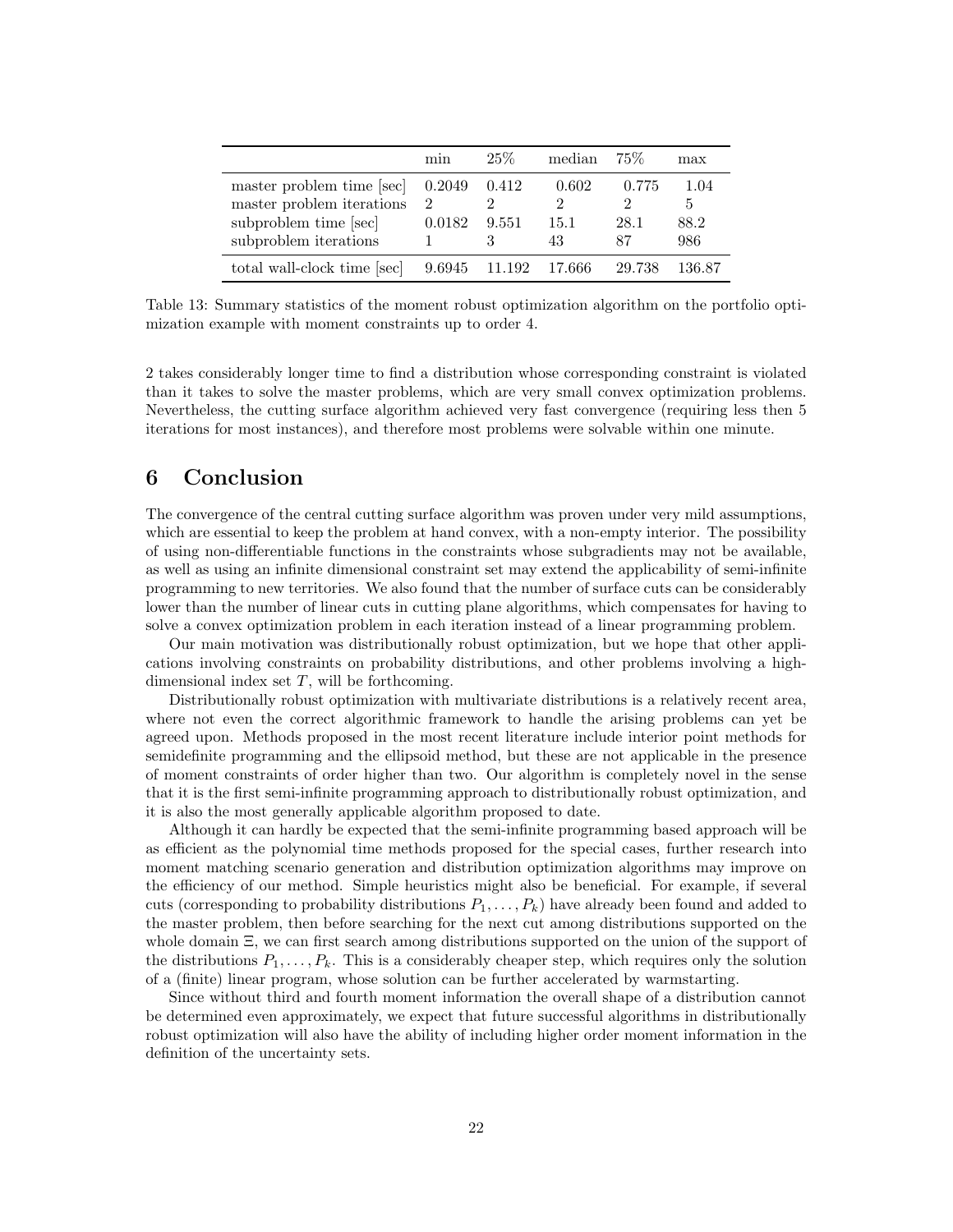## Acknowledgements

The research was partially supported by the grants DOE-SP0011568 and NSF CMMI-1100868.

### References

- D. Bertsimas, X. V. Doan, K. Natarajan, and C.-P. Teo. Models for minimax stochastic linear optimization problems with risk aversion. Mathematics of Operations Research, 35(3):580–602, 2010.
- B. Betrò. An accelerated central cutting plane algorithm for linear semi-infinite programming. Mathematical Programming, 101:479–495, 2004. doi: 10.1007/s10107-003-0492-5.
- E. Delage and Y. Ye. Distributionally robust optimization under moment uncertainty with application to data-driven problems. Operations Research, 58:595–612, 2010. doi: 10.1287/opre.1090. 0741.
- P. R. Gribik. A central cutting plane algorithm for semi-infinite programming problems. In R. Hettich, editor, Semi-infinite programming, number 15 in Lecture Notes in Control and Information Systems. Springer Verlag, New York, NY, 1979.
- K. Høyland, M. Kaut, and S. W. Wallace. A heuristic for moment-matching scenario generation. Computational Optimization and Applications, 24(2):169–185, Feb. 2003. doi: 10.1023/A: 1021853807313.
- K.-L. Huang and S. Mehrotra. An empirical evaluation of walk-and-round heuristics for mixed integer linear programs. Computational Optimization and Applications, 2013. doi: 10.1007/ s10589-013-9540-0.
- R. Kannan and H. Narayanan. Random walks on polytopes and an affine interior point method for linear programming. Mathematics of Operations Research, 37(1):1–20, Feb. 2012. doi: 10. 1016/j.ejor.2006.08.045.
- C. Kleiber and J. Stoyanov. Multivariate distributions and the moment problem. Journal of Multivariate Analysis, 113(1):7–18, 2013. ISSN 0047-259X. doi: 10.1016/j.jmva.2011.06.001. URL http://dx.doi.org/10.1016/j.jmva.2011.06.001.
- K. O. Kortanek and H. No. A central cutting plane algorithm for convex semi-infinite programming problems. SIAM Journal on Optimization, 3(4):901–918, Nov. 1993.
- M. López and G. Still. Semi-infinite programming. European Journal of Operational Research, 180:491–518, 2007. doi: 10.1016/j.ejor.2006.08.045.
- L. Lovász and S. Vempala. Hit-and-run from a corner. SIAM Journal on Computing, 35(4): 985–1005, 2006. doi: 10.1137/S009753970544727X.
- S. Mehrotra and D. Papp. Generating moment matching scenarios using optimization techniques. SIAM Journal on Optimizaton, 23(2):963–999, 2013. URL http://dx.doi.org/10. 1137/110858082.
- S. Mehrotra and H. Zhang. Models and algorithms for distributionally robust least squares problems. Accepted in Mathematical Programming, 2013. URL http://link.springer.com/ article/10.1007/s10107-013-0681-9.